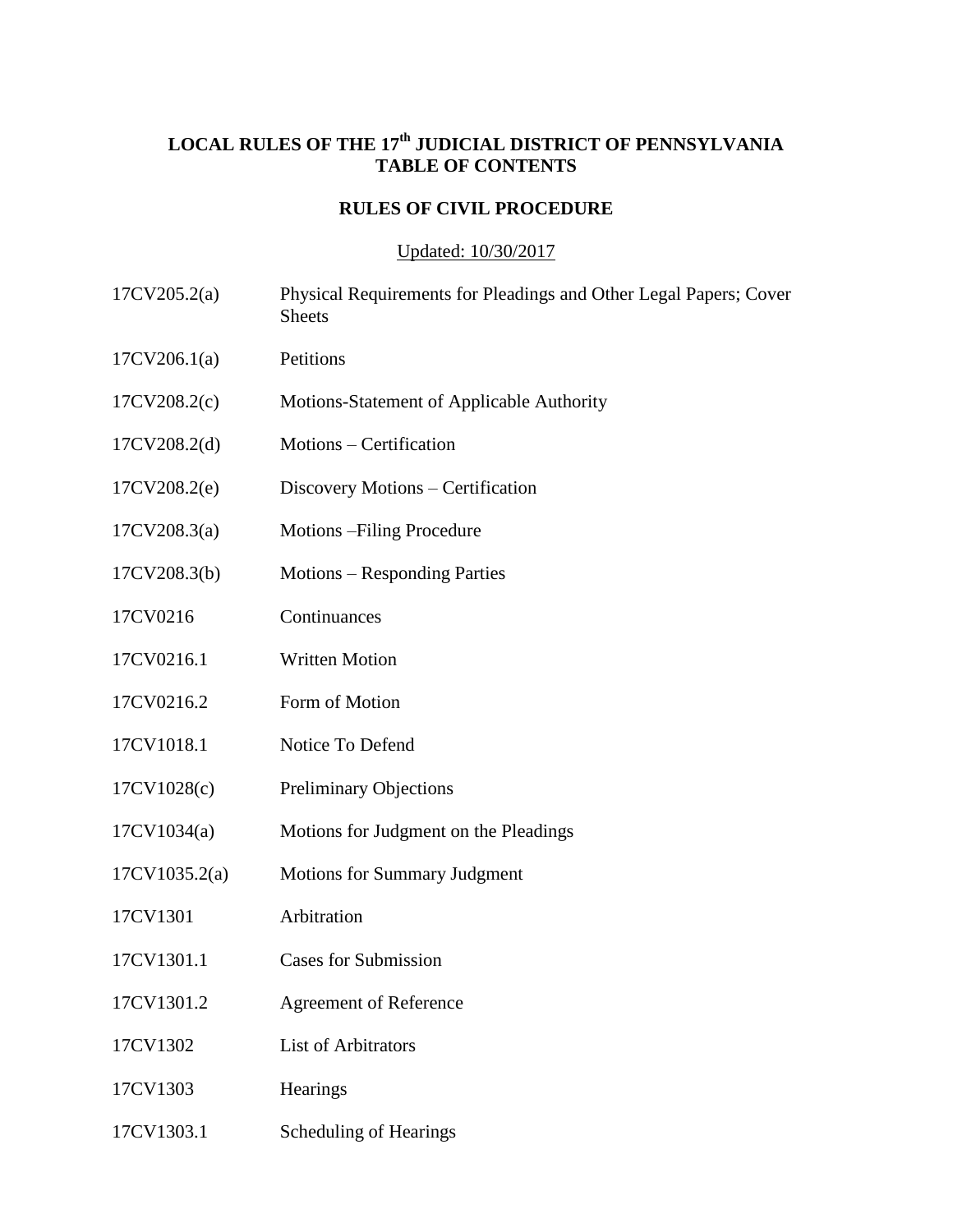17CV1303.2 Conduct of Hearings 17CV1303.3 Continuances 17CV1306 Awards 17CV1308 Compensation of Arbitrators 17CV1309 Appeals 17CV1901 Prompt Disposition of Matter; Termination of Inactive Cases 17CV1915.3 Custody Petitions and Procedures 17CV1915.4 Custody Hearing Officer 17CV1915.4-1 Initial Conference 17CV1915.4-2 Exceptions and Reconsideration of Interim Order 17CV1915.4-3 Approval of Recommended Orders 17CV1915.4-4 Settlement 17CV1915.4-5 Pre-Trial Conference 17CV1915.5 Physical/Mental/Psychological Examinations and Home Studies 17CV1915.13-1 Petition for Special Relief. Ex Parte Hearing and Temporary Order 17CV1940.3 Order for Orientation Session and Kids First Program 17CV1940.5 Duties of the Mediator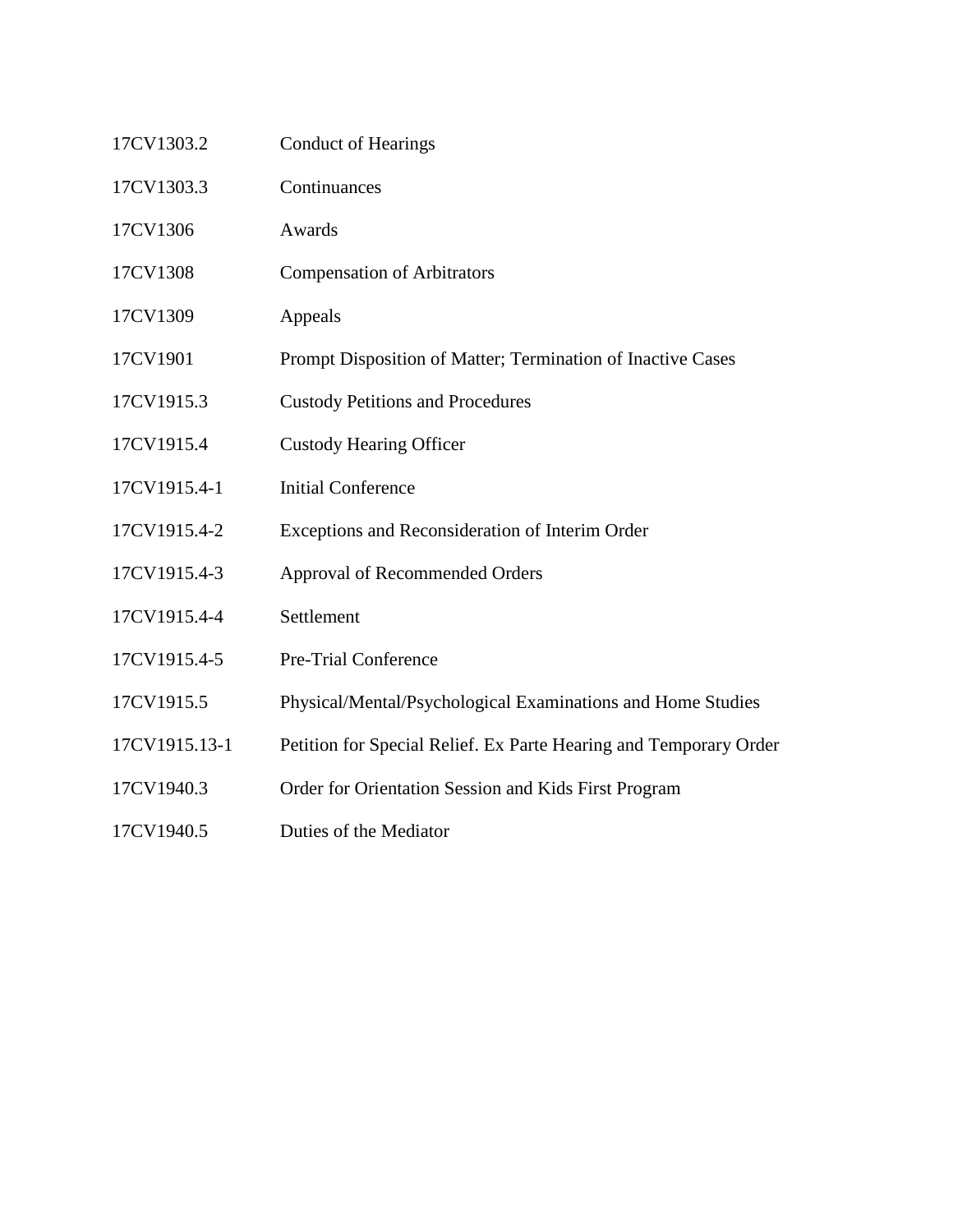# **RULES OF CRIMINAL PROCEDURE**

| 17CR0106   | Continuances                                                                                               |
|------------|------------------------------------------------------------------------------------------------------------|
| 17CR0106.1 | Written Motion                                                                                             |
| 17CR0106.2 | Form of Motion                                                                                             |
| 17CR117    | Coverage: Issuing Warrants; Preliminary Arraignments and Summary<br>Trials; and Setting and Accepting Bail |
| 17CR574    | Motions – Representations to the Court                                                                     |
| 17CR9756   | <b>UC</b> Reentry Plan                                                                                     |
| 17JA01     | Public Access Policy: Case Records of the Trial Courts                                                     |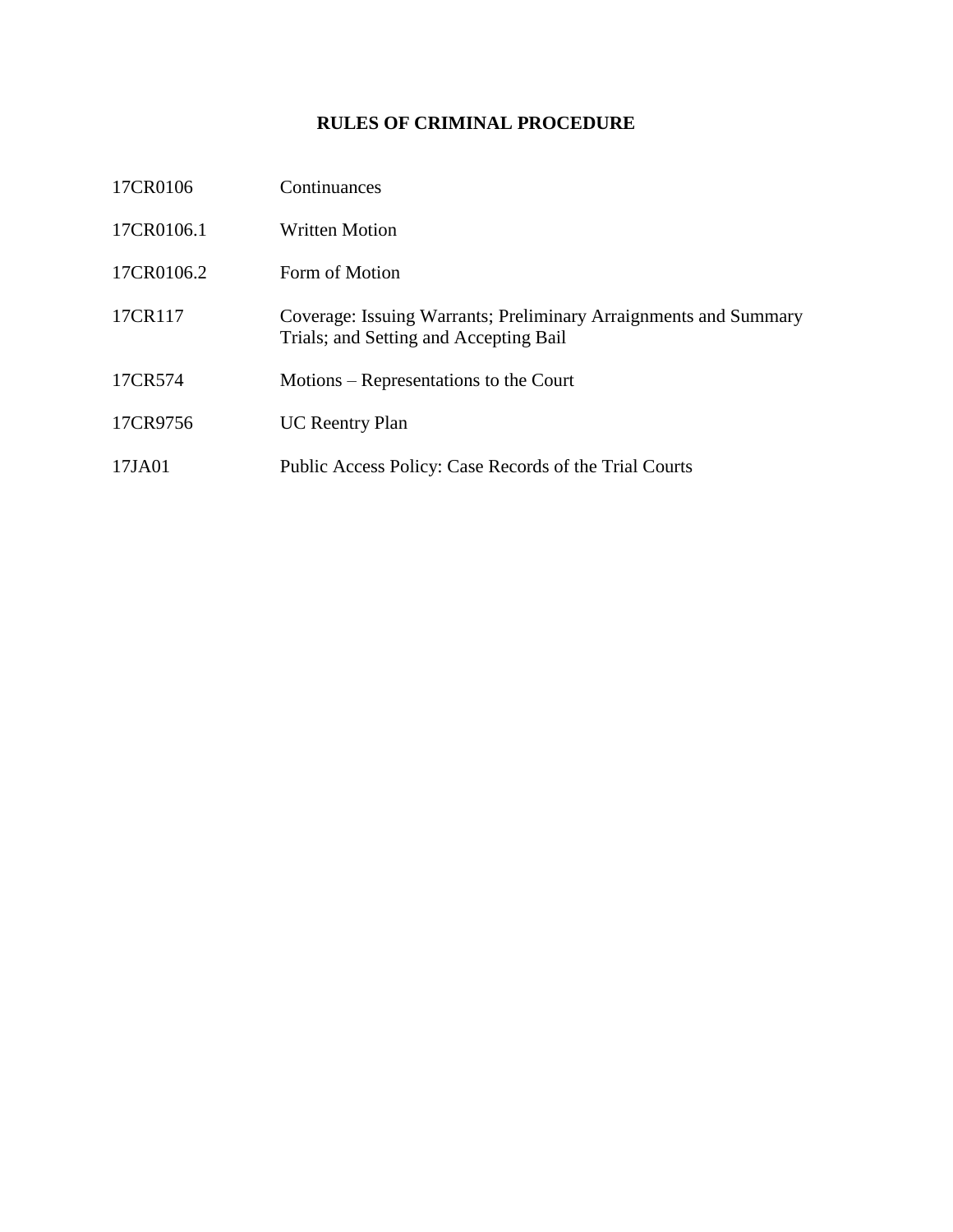# **ORPHANS' COURT RULES**

Local Rules Vacated September 1, 2016 – See State Rules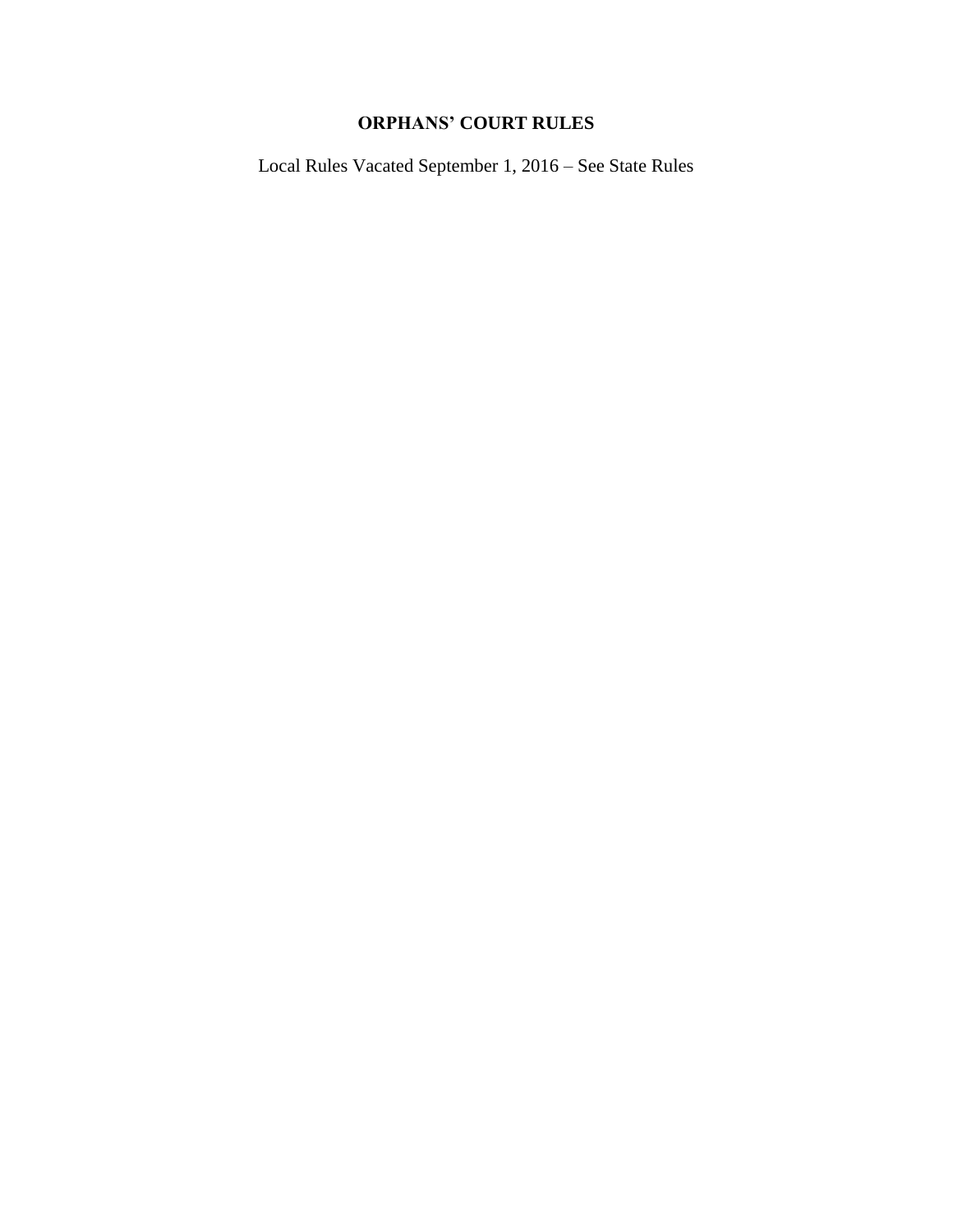## **17CV205.2(a) Physical Requirements for Pleadings and Other Legal Papers; Cover Sheets**

(1) All pleadings and other legal papers shall be printed in double space on white paper that is 8 ½ inches wide and 11 inches long, and shall be secured by appropriate metal or plastic fasteners. All exhibits shall be tabbed and labeled.

(2) All pleadings and other legal papers to be filed shall be accompanied by a cover sheet which shall include:

> (i) in the upper left-hand corner the name of the filing party, the name, address, and telephone number of the attorney representing the filing party, or if the party is not represented by counsel, the address and telephone number of the filing party;

(ii) the full caption of the litigation;

(iii) the title of the pleading or other legal paper; and the name and address of the attorney of record for any party, including the name of the attorney's firm, or a designation that a party without an attorney is pro se, and the pro se party's address.

(3) The cover sheet shall be substantially in the following form:

# (NAME OF FILING PARTY) (NAME OF FILING PARTY'S ATTORNEY OF RECORD )

|           | IN THE COURT OF COMMON PLEAS  |
|-----------|-------------------------------|
| Plaintiff | OF THE 17TH JUDICIAL DISTRICT |
|           | OF PENNSYLVANIA               |
| VS.       | <b>COUNTY BRANCH</b>          |
|           |                               |
|           |                               |
| Defendant |                               |
|           |                               |
|           |                               |
|           | NO.                           |
|           |                               |

# (NAME OF PLEADING OR OTHER LEGAL PAPER FILED)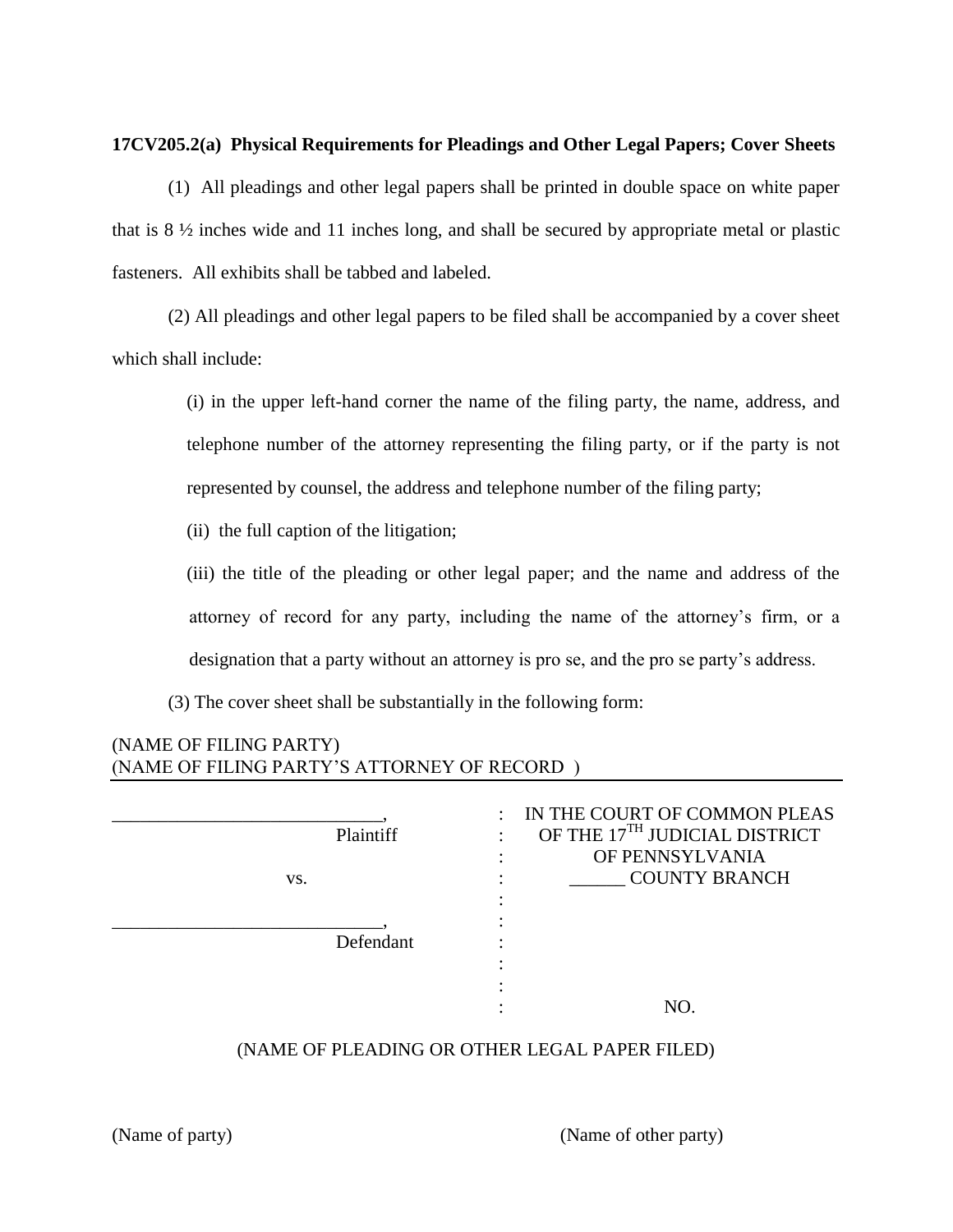(Name of that party's attorney) (Name of other party's attorney)

(Name of party) (Name of other party)

(Name of that party's attorney) (Name of other party's attorney)

## **17CV206.1(a) Petitions**

No applications to the court other than those listed in Pa.R.C.P. No.206.1(a) have been designated by local rule as "Petitions."

## **17CV208.2(c) Motions – Statement of Applicable Authority**

Any party filing a motion shall include a brief statement of the applicable authority empowering the court to grant the relief requested.

# **17CV208.2(d) Motions - Certification**

A motion shall, if appropriate, include a certification signed by counsel for the moving party or by a pro se moving party that the relief requested in the motion is uncontested. Absent such certification the Court will consider a motion to be contested by one or more of the parties to the litigation.

## **17CV208.2(e) Discovery Motions - Certification**

All motions relating to discovery shall include a certification signed by counsel for the moving party or by a pro se moving party that they have conferred or attempted to confer with all interested parties in order to resolve the matter without court action and that counsel or the pro se party has been unsuccessful in resolving the matter without court action.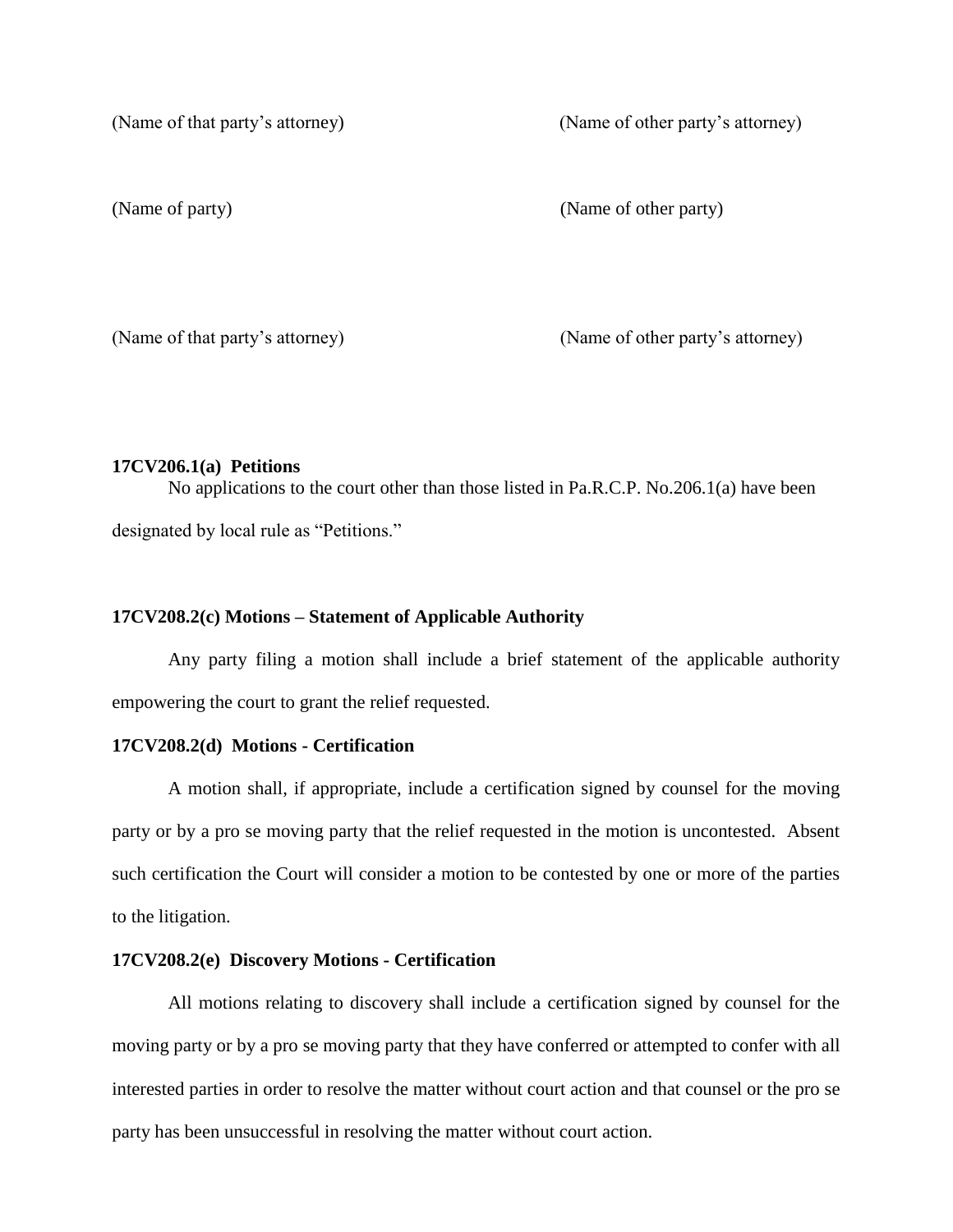#### **17CV208.3(a) Motions – Filing Procedure**

In the event that a party files a motion that is not uncontested the motion shall be submitted accompanied by an order substantially in the form provided for in Pa.R.C.P. No. 208.4(b)(2). The original and a sufficient number of copies for all parties to the proceeding shall be filed with the Prothonotary. Upon the filing of a motion and proposed order the Prothonotary shall transmit the original of the motion and proposed order to the judge's chambers for review and consideration. If the Court determines that an evidentiary hearing is necessary or if oral argument has been requested the Deputy Court Administrator shall schedule the appropriate proceeding. Upon the Judge signing the order the original of the motion and order shall be returned to the Prothonotary. The party filing the motion shall be responsible for service of the motion and order in accordance with the Pennsylvania Rules of Civil Procedure.

#### **17CV208.3(b) Motions – Responding Parties**

When a motion is filed that has not been certified as uncontested any party opposing the relief requested in the said motion shall file a response to the motion and a short statement citing appropriate authority in support of opposition to the said motion within twenty (20) days after service of the motion. Absent the filing of a response and brief in opposition to the motion the Court will consider the motion to be uncontested by any non-responding party.

### **17CV216 CONTINUANCES**

#### **17CV216.1 Written Motion**

A Motion for Continuance shall be in writing, unless exceptional circumstances prevent a written motion. All motions averring facts not of records shall be verified. Before filing a written Motion for Continuance or making an oral motion for continuance every reasonable effort shall be made to notify and seek the agreement of all interested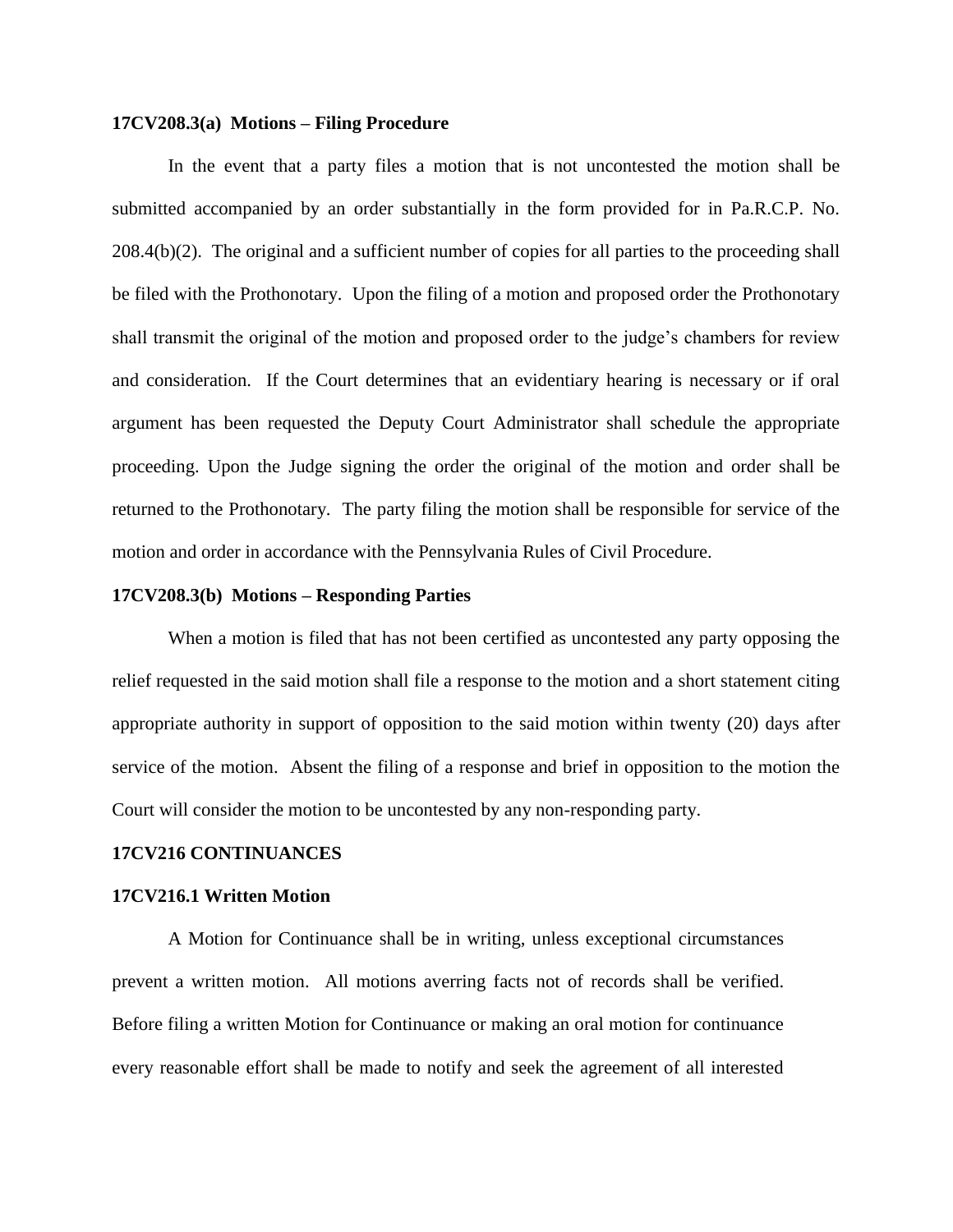parties. A Motion for Continuance shall be made as soon as possible after the circumstances necessitating the request become known to the moving party.

## **17CV216.2 Form of Motion**

All requests for continuances shall be on forms provided by the Court Administrator, under the

Court section of each county's website. Visit: [www.snydercounty.org](http://www.snydercounty.org/) or [www.unioncountypa.org.](http://www.unioncountypa.org/)

### **17CV1018.1 Notice to Defend**

As provided by Pa.R.C.P. No. 1018.1(c) the following offices are designated as the office

to be named in the Notice to Defend where legal help may be obtained:

For cases filed in Snyder County:

Office of the Court Administrator Snyder County Courthouse P.O. Box 217 Middleburg, PA 17842 (570) 837-4359

For cases filed in Union County:

Office of the Court Administrator Union County Courthouse 103 S. Second Street Lewisburg, PA 17837 (570) 524-8736

#### **17CV1028(c) Preliminary Objections**

(1)All preliminary objections shall be accompanied by a brief in support of the preliminary objections. All briefs shall be filed in duplicate. Upon the filing of preliminary objections and a supportive brief a copy of the brief shall be forwarded to the judge's chambers by the Prothonotary;

(2)The party filing the preliminary objections shall file an affidavit of service within five (5) days of the service of the preliminary objections;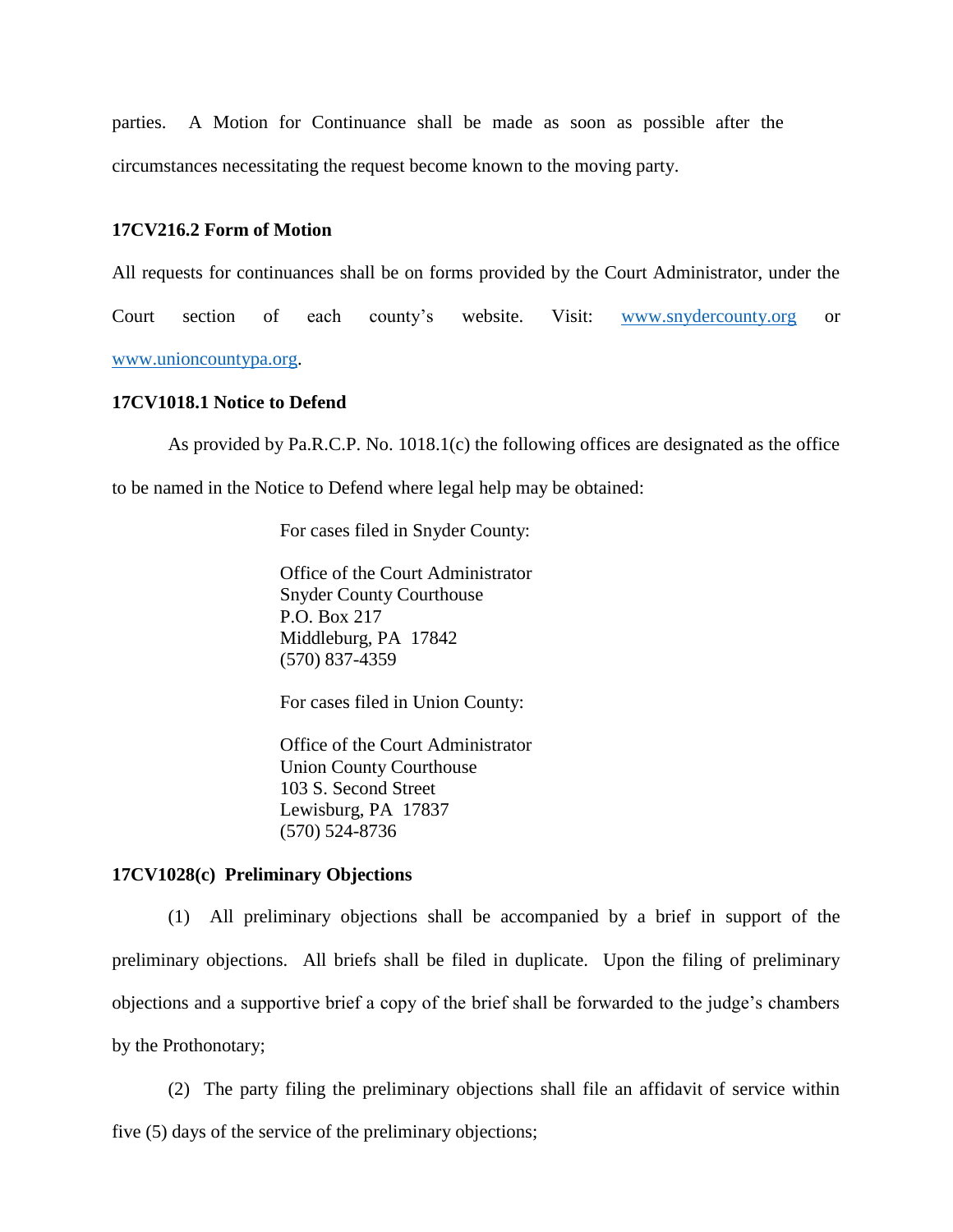(3)Absent the filing of an amended pleading, the party whose pleading is the subject of the preliminary objections shall file a brief in opposition to the preliminary objection within twenty (20) days of service of the preliminary objection. All briefs shall be filed in duplicate. Upon the filing of brief in opposition to the preliminary objections a copy of the brief shall be forwarded to the judge's chambers by the Prothonotary. Absent the filing timely of the said brief the Court will consider the preliminary objections to be unopposed by the non-responding party;

(4)If a party wishes to have an evidentiary hearing or oral argument that party, at the time of the filing of their preliminary objections or their answer or responsive brief, shall submit a scheduling order substantially in the following form:

#### **CAPTION**

### **SCHEDULING ORDER**

|                                                                                               | $AND\, Now, this down day of down, 20 down, the (objecting)$ |        |
|-----------------------------------------------------------------------------------------------|--------------------------------------------------------------|--------|
| (answering) party having requested (oral argument) (and) (evidentiary hearing) on the         |                                                              |        |
| preliminary objection and any answer thereto, it is hereby ORDERED that (hearing)             |                                                              |        |
| $\alpha$ (and) (argument) shall be held on the ___________ day of ______________, 20________, |                                                              |        |
|                                                                                               |                                                              | County |
|                                                                                               |                                                              |        |
| (2008) minutes have been allocated for the purposes of the said                               |                                                              |        |
| (hearing) (and) (argument).                                                                   |                                                              |        |

In the event that a party against whom the preliminary objections has been filed fails to filed timely an answer and/or responsive brief to the said preliminary objections this Order will be deemed to have been vacated without further Order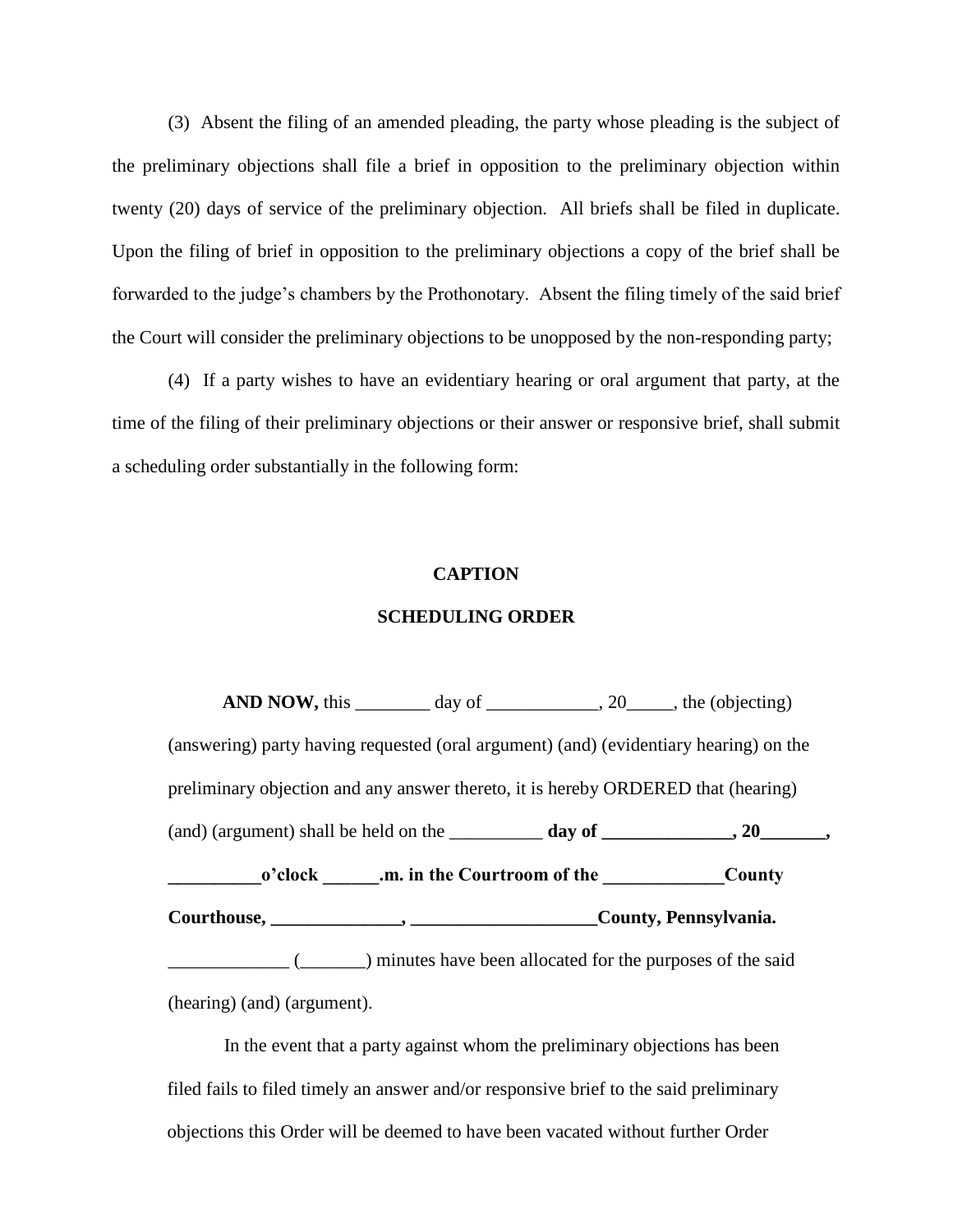of the Court and no hearing and/or argument shall be held on the date scheduled herein.

## BY THE COURT:

\_\_\_\_\_\_\_\_\_\_\_\_\_\_\_\_\_\_\_\_\_\_\_\_\_\_\_\_\_\_\_\_\_

(5) A request for oral argument or a hearing shall be accompanied by a list of dates when counsel for the requesting party, or the requesting party if pro se, counsel for the opposing party or parties, and any pro se opposing party are available for argument and/or hearing. The list shall be for dates not less than twenty (20) days nor more than sixty (60) days after the filing of the request. Failure to provide the said list shall cause the court to decline to consider the request.

(6)Failure to request oral argument in accordance with this rule shall constitute a waiver of oral argument. Argument by the objecting and any answering parties shall be limited to a total of fifteen (15) minutes unless, at the time of the filing of the proposed preliminary objection or responsive brief, the party requesting argument certifies to the court that additional time is necessary. Any party requesting a hearing shall be responsible for completing the proposed order with a good faith estimate as to the amount of time that party believes will be necessary for a complete hearing and argument on the pending preliminary objections;

(7) Upon the entry of an order scheduling hearing and/or argument it shall be the responsibility of the party requesting hearing and/or argument to serve the order on all other parties.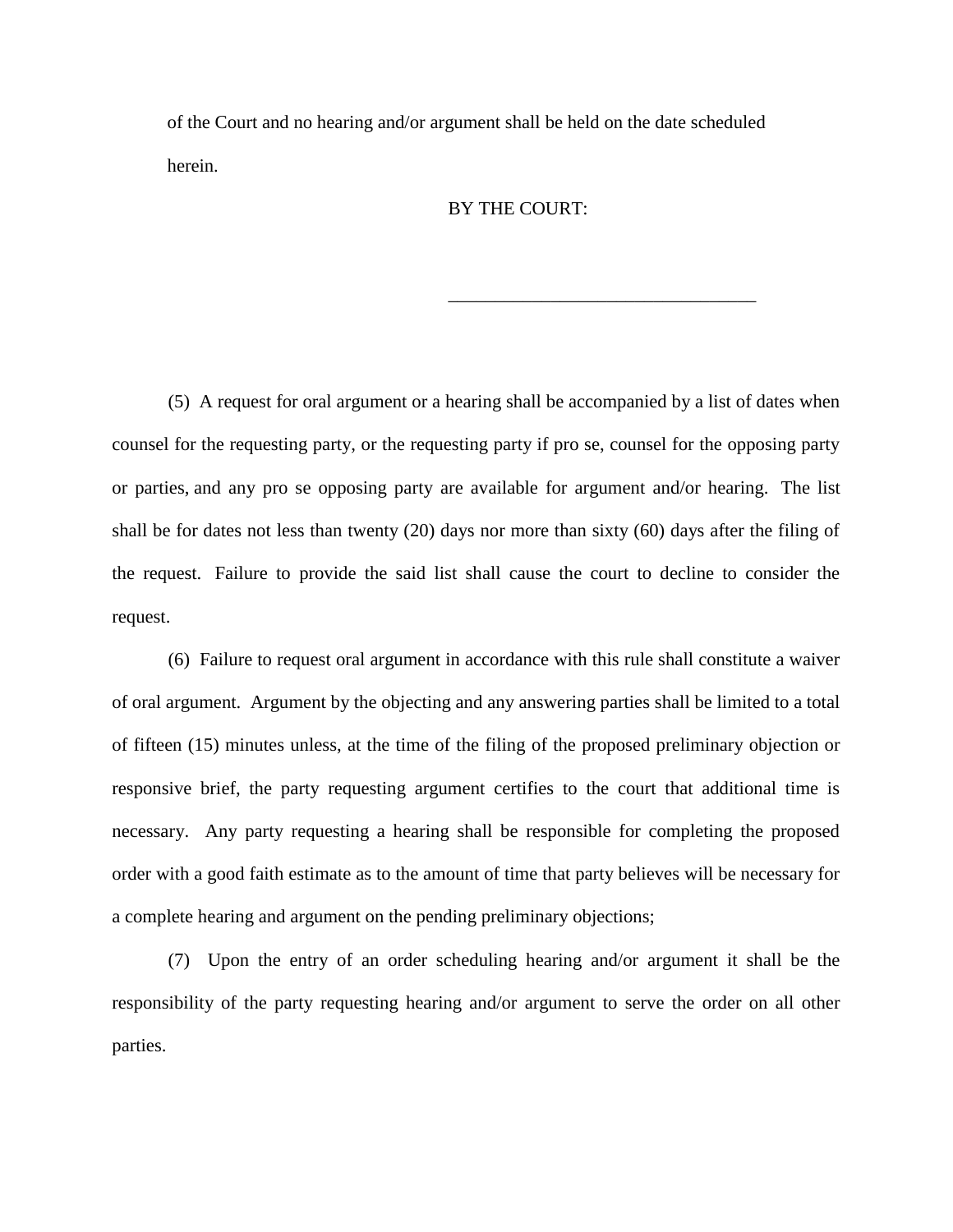#### **17CV1034(a) Motions for Judgment on the Pleadings**

(1) A motion for judgment on the pleadings filed pursuant to Pa.R.C.P. No. 1034 shall be accompanied by a brief. All briefs shall be filed in duplicate. Upon the filing of a motion for judgment on the pleadings and a supportive brief a copy of the brief shall be forwarded to the judge's chambers by the Prothonotary.

(2) Within five (5) days after service of the motion and brief upon the other parties the party filing the motion shall file a certificate of service.

(3) All parties opposing the said motion shall file a response and a brief in support of their response within twenty (20) days of the service of the motion. All briefs shall be filed in duplicate. Upon the filing of a brief in support of the response a copy of the brief shall be forwarded to the judge's chambers by the Prothonotary.

(4) Absent the filing timely of a response and brief in support of the response the Court will consider the motion to be unopposed.

(5) Any party seeking oral argument shall, at the time of the filing of their motion or response, file an original and a sufficient number of copies of a scheduling order substantially in the form provided for in 17CV1028(c)(4).

(6) A request for oral argument or a hearing shall be accompanied by a list of dates when counsel for the requesting party, or the requesting party if pro se, counsel for the opposing party or parties, and any pro se opposing party are available for argument and/or hearing. The list

shall be for dates not less than twenty (20) days nor more than sixty (60) days after the filing of the request. Failure to provide the said list shall cause the court to decline to consider the request.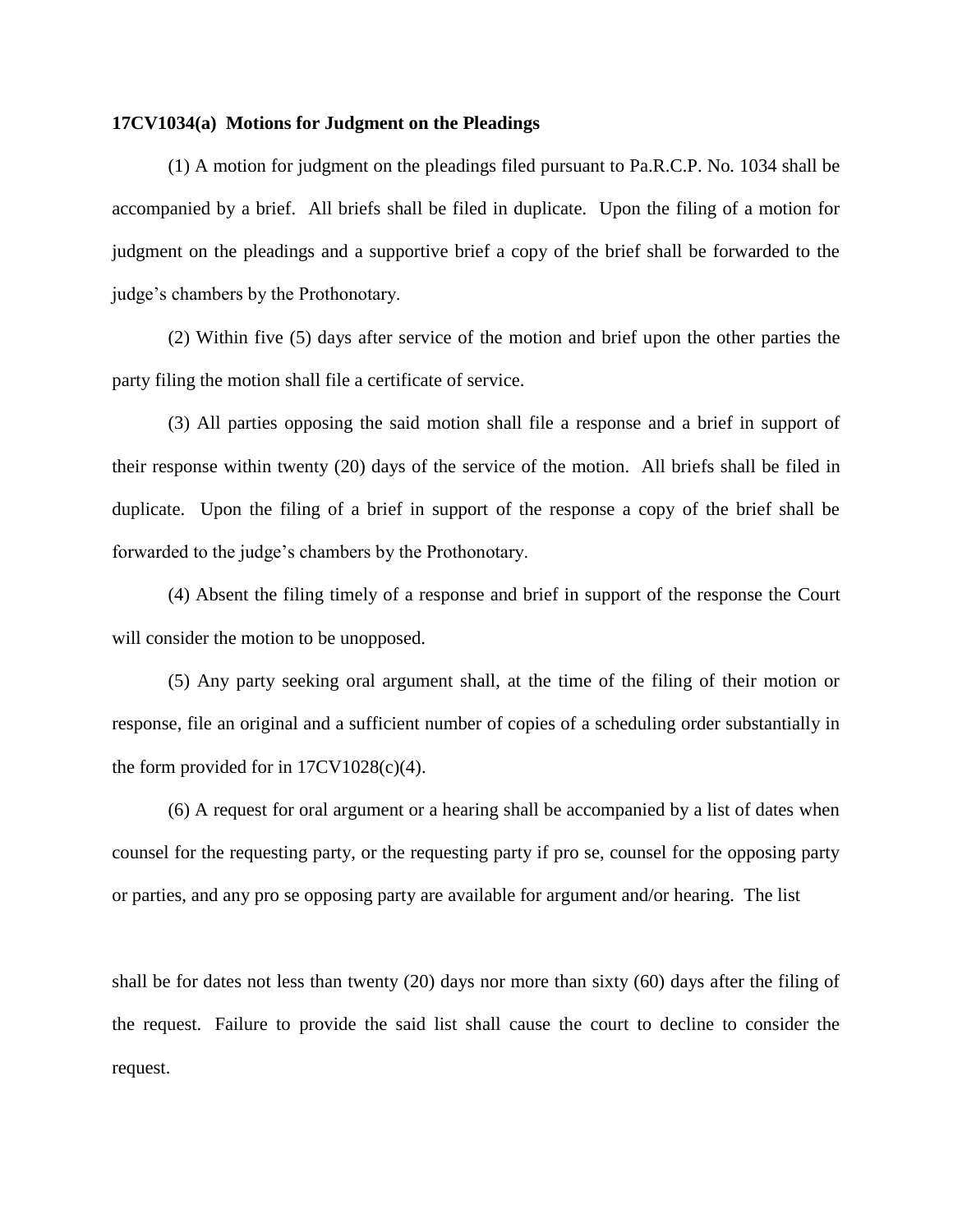(7) Failure to request oral argument in accordance with this rule shall constitute a waiver of oral argument. Upon the receipt of a proposed scheduling order the Prothonotary shall transmit the original of that order to the Deputy Court Administrator. Argument on the said Motion and any response thereto shall be limited to a total of fifteen (15) minutes, unless, at the time of the filing of the proposed scheduling order the party requesting argument certifies that additional time is necessary. If additional time is necessary the party submitting the proposed scheduling order shall make a good faith estimate as to the total amount of time needed for argument by all parties. The party requesting oral argument shall be responsible for serving a true and correct copy of the scheduling order on all of the parties.

#### **17CV1035.2(a) Motions for Summary Judgment**

(1) A party filing a motion for summary judgment, shall, at the time of the filing of the said motion, file a brief in support thereof. All briefs shall be filed in duplicate. Upon the filing of a motion for summary judgment and a supportive brief a copy of the brief shall be forwarded to the judge's chambers by the Prothonotary.

(2)Within five (5) days after service of the motion and brief upon the other parties the party filing the motion shall file a certificate of service.

(3) A party filing a response pursuant to Pa.R.C.P. No. 1035.3(a) shall file a brief in support of their response contemporaneously with the filing of that response. All briefs shall be filed in duplicate. Upon the filing of a brief in support of the response a copy of the brief shall be forwarded to the judge's chambers by the Prothonotary.

(4) Absent the filing timely of a response and brief in support of the response the court will consider the motion to be unopposed.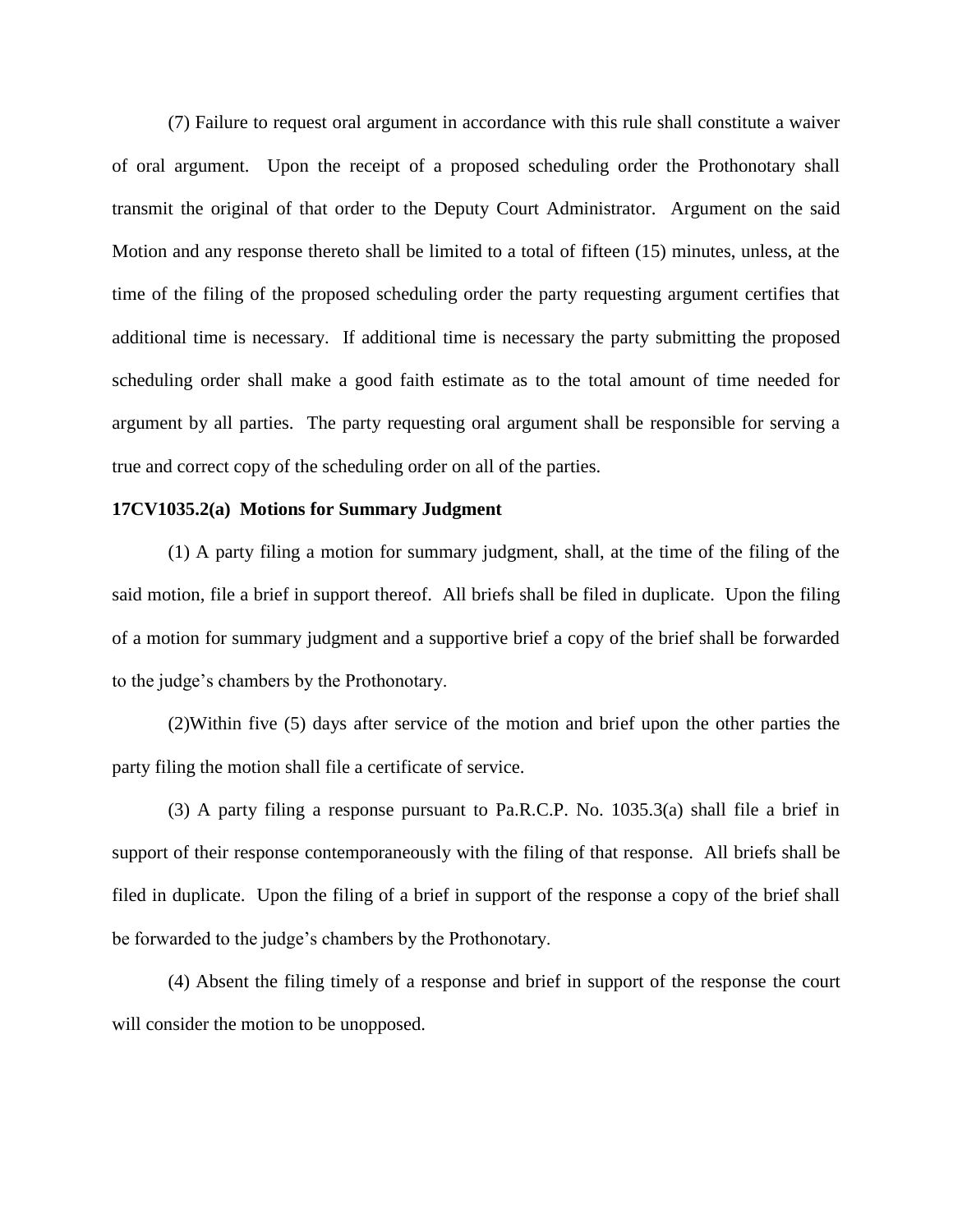(5) Any party seeking oral argument shall, at the time of the filing of their motion or response, file an original and a sufficient number of copies of a scheduling order substantially in the form provided for in 17CV1028(c)(4).

(6) A request for oral argument or a hearing shall be accompanied by a list of dates when counsel for the requesting party, or the requesting party if pro se, counsel for the opposing party or parties, and any pro se opposing party are available for argument and/or hearing. The list shall be for dates not less than twenty (20) days nor more than sixty (60) days after the filing of the request. Failure to provide the said list shall cause the court to decline to consider the request.

(7) Failure to request oral argument in accordance with this rule shall constitute a waiver of oral argument. Upon the receipt of a proposed scheduling order the Prothonotary shall transmit the original of that order to the Deputy Court Administrator. Oral argument shall be limited to a total of one-half (1/2) hour unless a party at the time of the filing of their proposed scheduling order certifies that additional time will be necessary. That party will be responsible for making a good faith estimate as to the total amount of time the parties will need for argument. The party requesting oral argument shall be responsible for serving a true and correct copy of the scheduling order on all of the parties.

#### **17CV1301 ARBITRATION**

#### **17CV1301.1 Cases for Submission.**

 **A.** Compulsory arbitration of matters as authorized by Section 7361 of the Judicial Code, 42 Pa.C.S. Section 101, *et seq.* shall apply to all cases at issue where the amount in controversy shall be Fifty Thousand Dollars (\$50,000) or less. The amount in controversy shall be determined from the pleadings or by an agreement of reference filed by the attorneys. The amount in controversy, when determined from the pleadings, shall be the largest amount claimed by any one party. In the event that a case within arbitration limits is consolidated with a case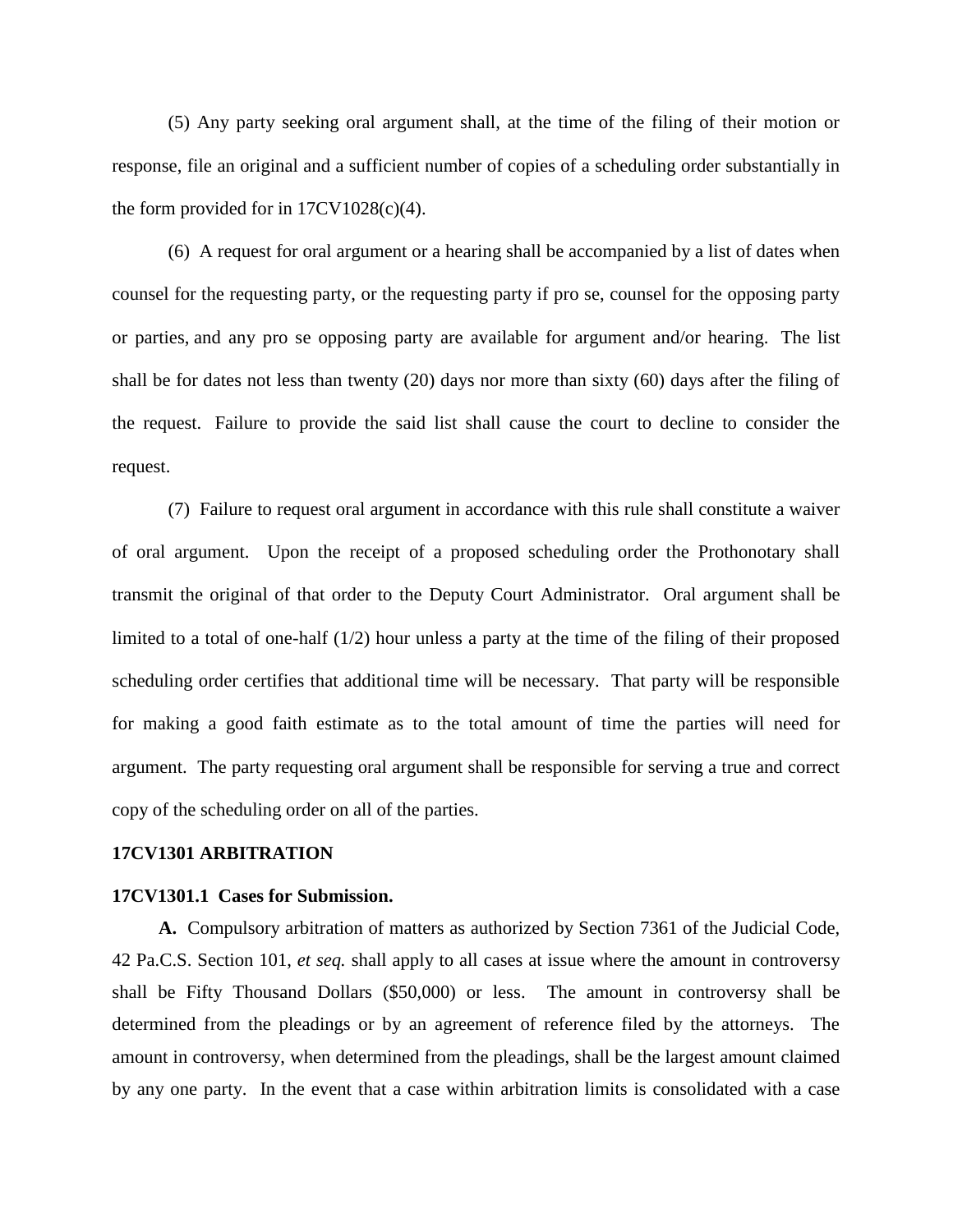involving more than arbitration limits after the former has been referred to a board of arbitrators, the order of consolidation will remove the same from the jurisdiction of the board of arbitrators.

**B.** A civil action will be referred to arbitration (20) days after the filing with the Prothonotary and the Court Administrator of a Praecipe signed by either party or its counsel indicating the matter is ready for arbitration. If the other party objects to the filing, that party shall, within the (20) days, file a motion requesting delay in the appointment of arbitrators pending completion of the pre-trial discovery and filings. The objection shall specifically indicate the matters that must be preliminarily resolved and shall propose a timetable for their completion.

**C.** Cases subject to arbitration shall be subject to the status and calendar orders then prevailing with regard to the civil docket. Such cases shall not be scheduled for a pretrial conference if the status as an arbitration case can readily be determined from examination of the docket entries. If the discovery deadline has expired at the time of the pretrial conference for contemporaneously filed cases, the matter shall be scheduled by the Court Administrator for disposition by arbitration.

**D.** All cases heard under these rules shall be governed in all other respects by the laws of the Commonwealth of Pennsylvania enacted regarding arbitration proceedings.

#### **17CV1301.2 Agreement of Reference**

Matters not in litigation may be referred to a board of arbitrators by an agreement of reference, signed by counsel for all sides in the case. Such agreement shall be filed with the Prothonotary, who will forward a copy to the court administrator. Said agreement shall define the issue involved for determination by the board and, when agreeable, shall also contain stipulations with respect of facts. In such cases, the agreement shall take the place of the pleadings in the case and be filed of record.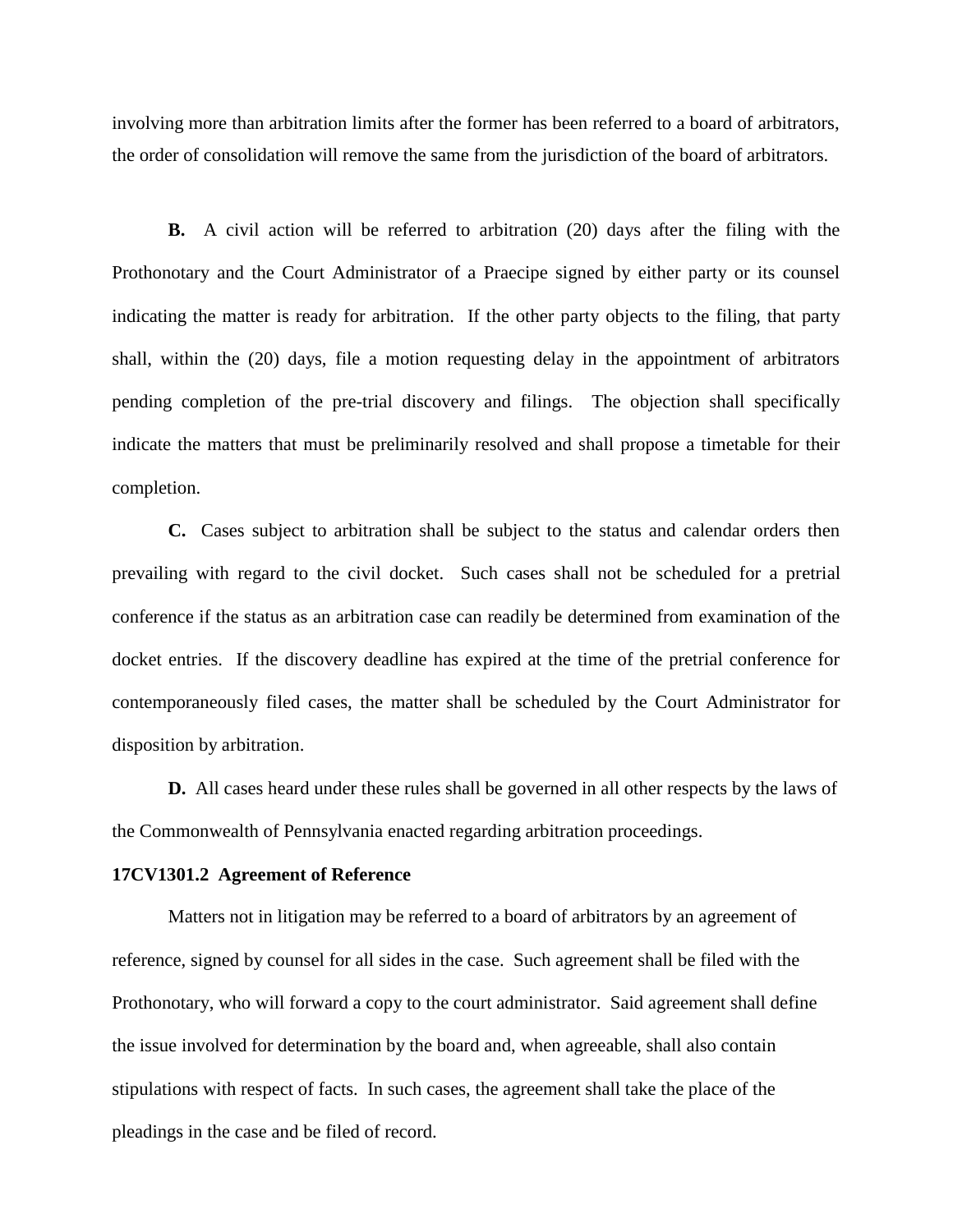#### **17CV1302 LIST OF ARBITRATORS.**

**A.** Upon receipt of a Praecipe, the Court Administrator shall nominate, from the list of attorneys, a board of potential arbitrators. The nominations shall be made in a rotational fashion from the members of the bar eligible for assignment, except where an attorney is excused by reason of incapacity, illness, or other disqualification. The Court Administrator shall further be responsible for apportioning assignments between members with more than five years' experience and those under five years. No more than one member of a family, firm, professional corporation or association shall be nominated to serve on one potential board.

**B.** The Court Administrator shall nominate to the potential board 3 attorneys plus 1 additional attorney for each party of record. The list of attorneys nominated to the potential board shall be sent by the Court Administrator to each party or his or her attorney within 7 days of the receipt of the praecipe. Each party in the case or counsel for each party may strike off up to 1 attorney so named and return the list to the Court Administrator. If any or all parties strike the same name or fail to exercise their right to strike off any names from the potential board, the first 3 remaining names will make up the board of arbitration. In the event the Court Administrator cannot compile a list of sufficient names from the county in which the case arose, because of incapacity, illness or other disqualification, other attorneys whose practice is within the judicial district, regardless of county, may be included.

**C.** As soon as the Court Administrator receives the returned list from the parties (or after 7 days if any list is not returned) each arbitrator shall be notified of his or her selection. A final board shall be sent to the attorneys of the parties.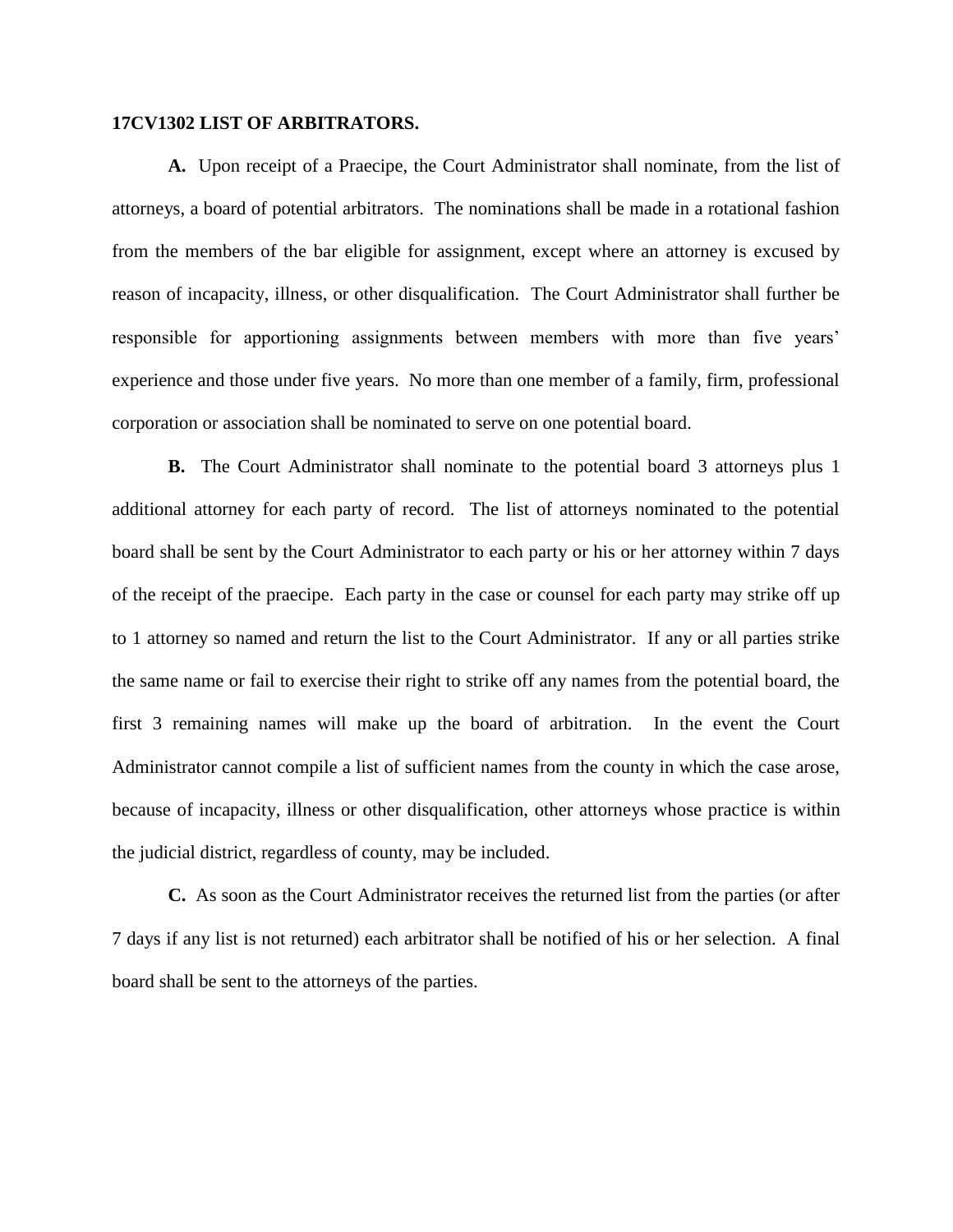#### **17CV1303 HEARINGS**

#### **17CV1303.1 Scheduling of Hearings.**

**A.** Upon receipt of a praecipe, pursuant to 17CV1302, the Court Administrator shall schedule the case to be arbitrated for a one-half day hearing, no sooner than 45 days from the date of the praecipe, to commence either at 9:00 a.m. or 1:00 p.m.

**B.** The hearings shall be held in the separate courthouses in either Union County or Snyder County in either the Hearing Room or the Jury Room designated for that purpose. The chair may, if appropriate, schedule the arbitration hearing at such other location as would be more convenient to the parties, witnesses, counsel or arbitrators, on the same date as would otherwise apply.

**C.** After having been identified as a member of an arbitration panel under the methods set forth previously in Section 17CV1302, and after having been scheduled to serve on an arbitration panel on a date certain, pursuant to (A) above, should an arbitrator be unable to serve due to a conflict of interest, conflict in scheduling, or other such reason, that arbitrator shall inform the Court Administrator, who shall appoint a successor arbitrator.

#### **17CV1303.2 Conduct of Hearings.**

The conduct of all hearings, generally and with respect to the admissibility of evidence, shall be as set forth in Pa.R.C.P. Nos. 1304, 1305, and 1038(a). Arbitrators shall exercise reasonable restraint in the questioning of witnesses. Witness fees shall be taxed as costs, as in other actions.

#### **17CV1303.3 Continuances.**

Continuances shall be granted only by court order for good cause shown on notice sent by the Court Administrator to the parties and the court. Requests for continuances shall be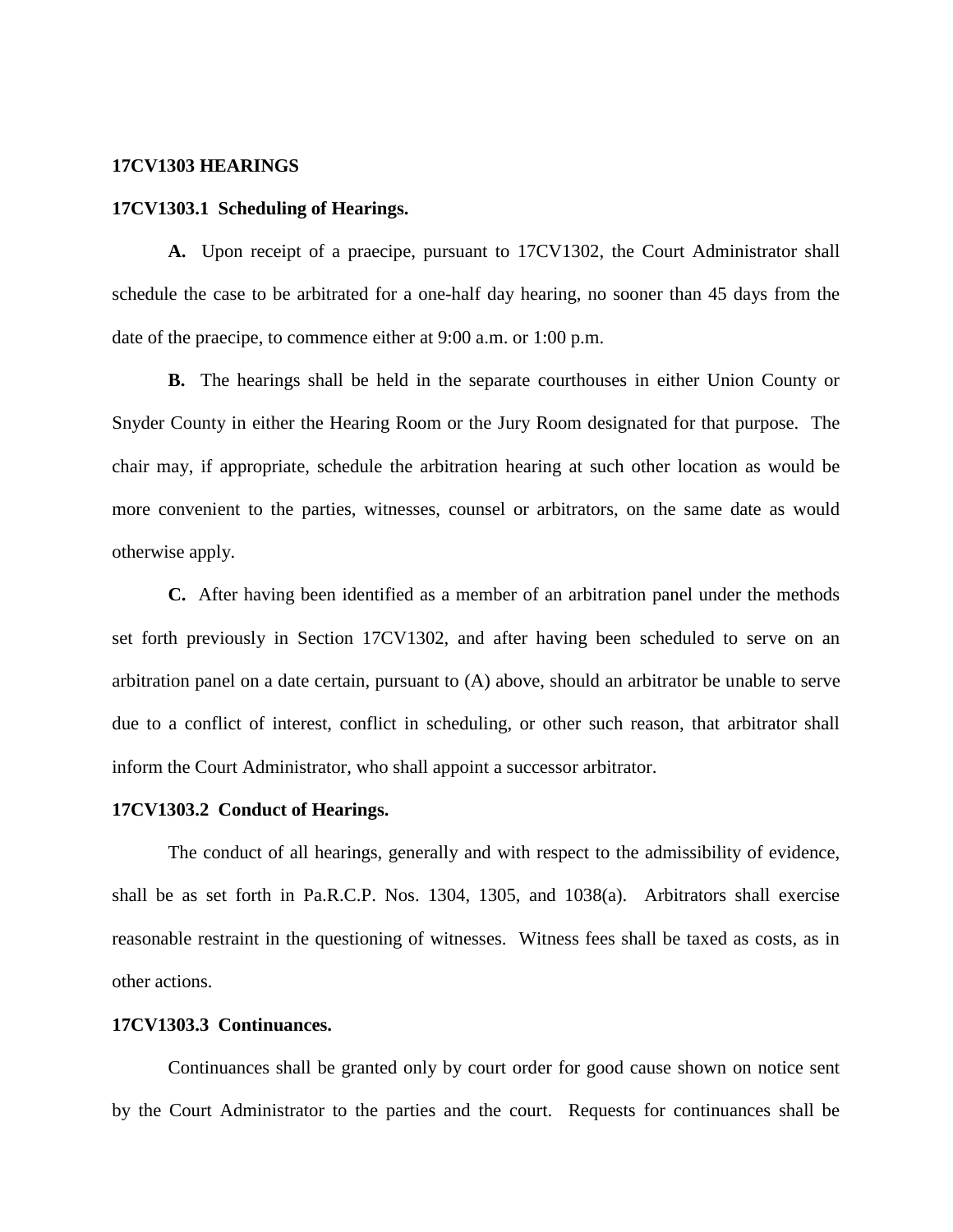submitted in writing in the form of a motion. A motion for continuance should be filed not later then 3 days prior to the scheduled date for the arbitration hearing.

If a party fails to appear at a scheduled arbitration hearing, the arbitrators shall proceed as set forth in Pa.R.C.P. 1303 and 1304.

## **17CV1306 AWARDS.**

**A.** After the case has been heard, the arbitrators shall make their report/award, which shall be signed by at least a majority of them. An award must be submitted within 10 days after the day of the hearing or the last adjournment thereof.

**B.** The award shall be filed with the Prothonotary.

**C.** The Prothonotary shall enter the award of the arbitrators in the docket and shall index the same in the judgment index. If an appeal is taken, the Prothonotary shall notify the Court Administrator, who shall place it on the next pretrial list.

**D.** Upon the award being indexed, the Prothonotary shall give immediate written notice of the award to all the parties, or their attorneys, by regular mail and a copy to the Court Administrator.

#### **17CV1308 COMPENSATION OF ARBITRATORS.**

**A.** The chair of the board of arbitrators shall receive compensation in the amount of \$150.00 per case; the other members of the board shall receive compensation in the amount of \$100.00 per case.

**B.** Each arbitrator shall be entitled to receive additional compensation at the rate of \$25.00 per hour in any case in which the actual time spent in the hearing exceeds three and onehalf (3  $\frac{1}{2}$ ) hours. In the event the case in continued after the arbitrators have convened, either before or after testimony has begun, the time required of the arbitrators during the first scheduled hearing shall be aggregated with the time required during the second hearing. To the extent that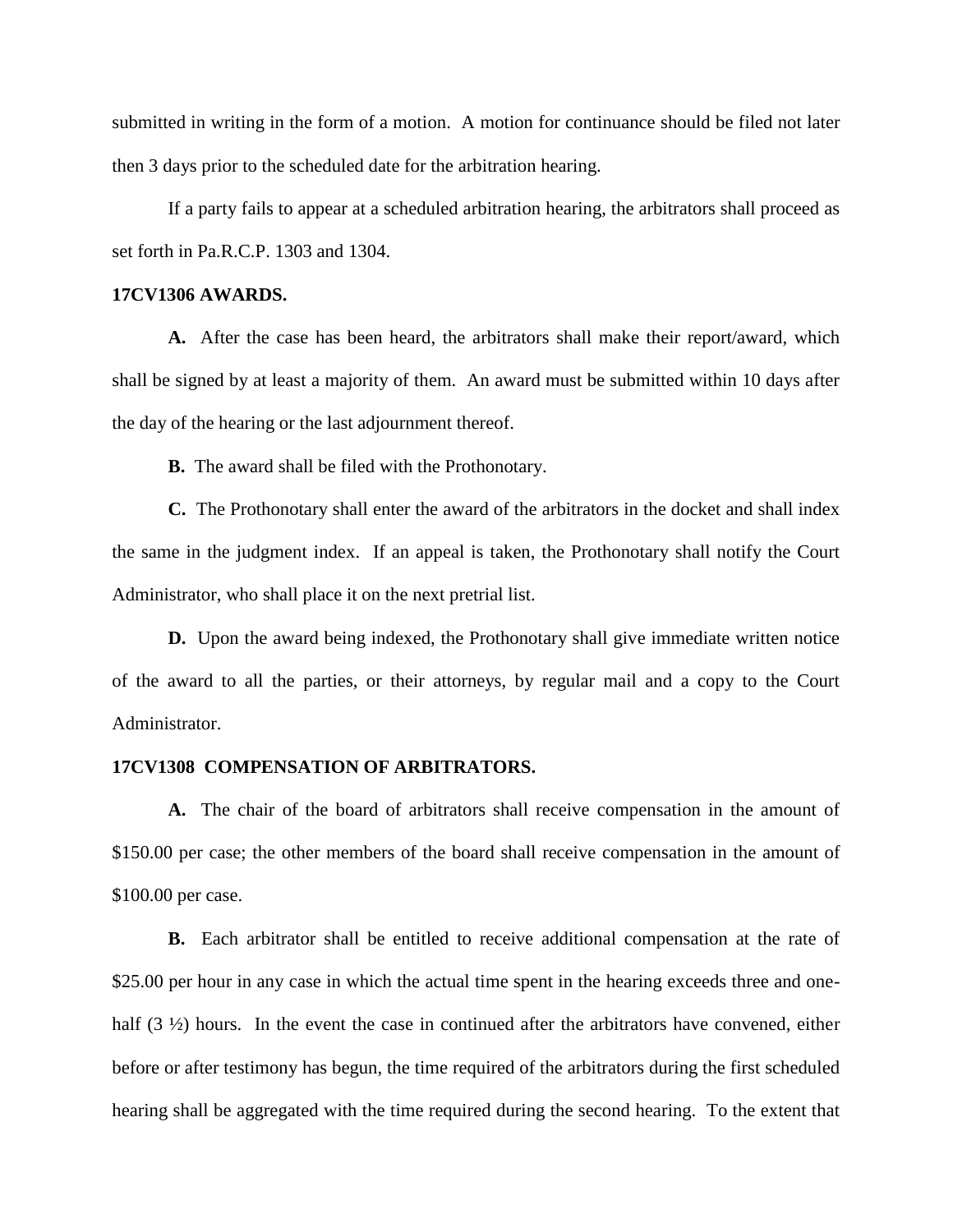such aggregated time is less than three and one-half  $(3 \frac{1}{2})$  hours, the fee set forth in Subsection A of this rule shall be applicable. To the extent that such aggregated time exceeds three and onehalf (3  $\frac{1}{2}$ ) hours, the hourly rate set forth herein shall be due for the hours in excess of three and one-half  $(3 \frac{1}{2})$  hours.

**C.** Upon the filing of the board's report or award, the Prothonotary shall certify to the County Treasurer that the report and award, if any, has been filed, together with the names of the members of the board serving in the case. The county shall then pay the aforesaid fee to each member of the board serving on the case in accordance with Subsection A of this rule.

**D.** In the event that a case shall be settled, withdrawn, or otherwise terminated by or between the parties at any time subsequent to the filing of a praecipe requesting the appointment of a Board of Arbitrators but prior to the naming of that board by the Court Administrator pursuant to 17CV1302, the party filing the praecipe for appointment of a Board of Arbitrators shall cause notice of the settlement, withdrawal, or termination of the action to be served upon the Court Administrator. In the event that a case shall be settled, withdrawn, or otherwise terminated by or between the parties at any time subsequent to the notification to each arbitrator, as provided for in 17CV1302.C, but prior to the date scheduled for hearing, the party filing the praecipe for appointment of a Board of Arbitrators shall be responsible for causing notice of the settlement, withdrawal, or termination to be served upon the Court Administrator and each of the arbitrators. In the event that the notice provided for in the preceding sentence is given in a timely manner, the board members shall not be entitled to any fees. In the event that the notice is not given in a timely manner, and an arbitrator or the arbitrators appear for the scheduled hearing, the party who moved for appointment of the arbitrators shall be responsible for paying the fees provided for in this rule. The foregoing notwithstanding, if the case is settled, withdrawn, or otherwise terminated by or between the parties on the date scheduled for the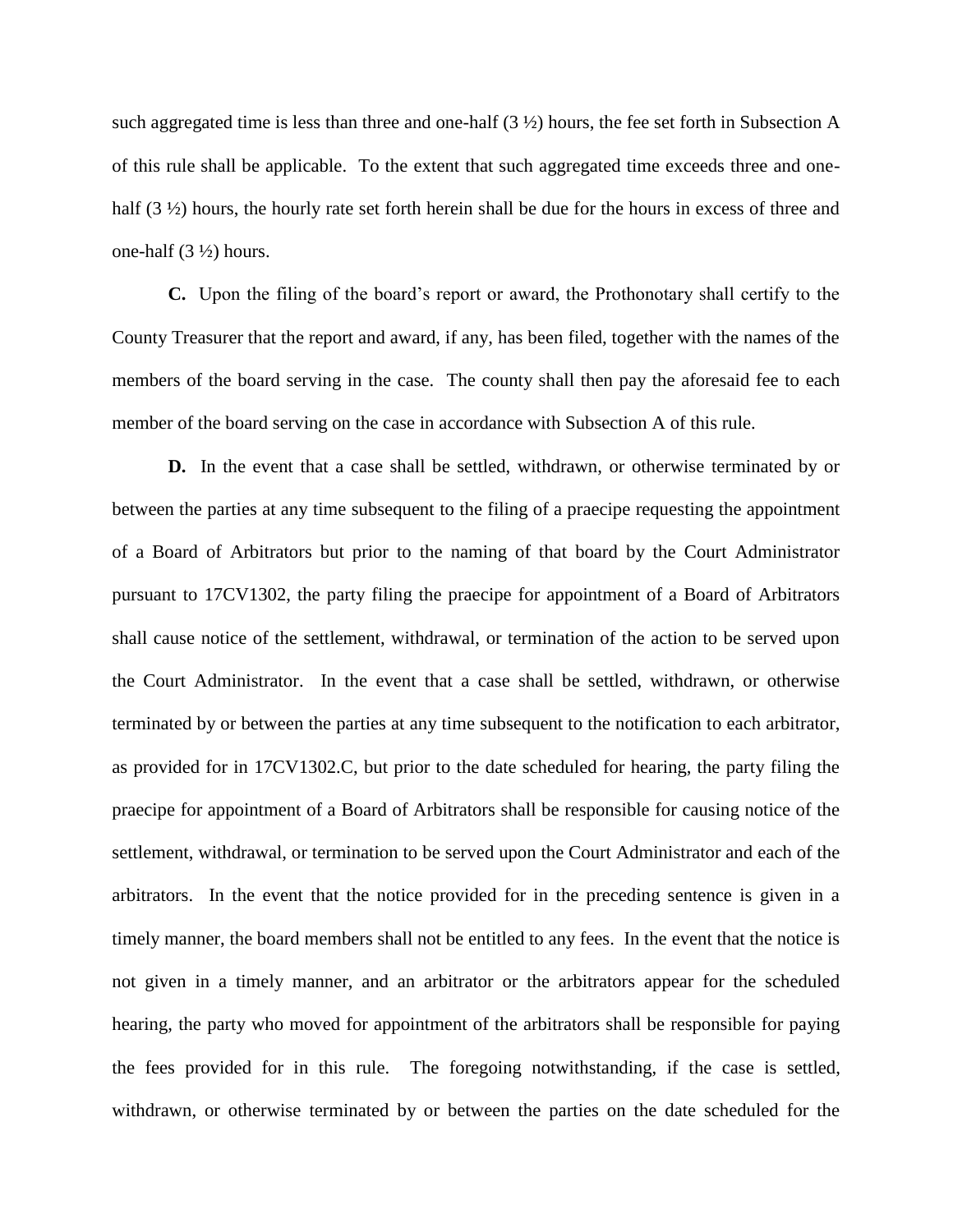hearing, but prior to the scheduled starting time, the arbitrators shall be entitled to one-half  $(1/2)$ of the base fee as set forth in Subsection A of this rule.

**E.** The Prothonotary shall not mark or certify a case settled or discontinued until the attorney for the plaintiff has presented his or her praecipe in proper form.

## **17CV1309 APPEALS.**

**A.** Any party to the proceeding may appeal from the decision or award of the arbitrators to the Court of Common Pleas, upon prepayment to the county of the fees of the members of the board. Said appeal shall be taken not later then 30 days after the date of the entry of the award of the arbitrators on the docket. Repayment to the County of the fees of the members of the board shall not be taxed as costs or be recoverable in any proceeding. A de novo appeal shall be allowed as a matter of course upon the filing of the affidavit of appeal and recognizance, and upon the aforesaid repayment of the arbitrators' fees.

**B.** The Prothonotary shall notify the Court Administrator of all appeals from arbitration. All arbitration appeals shall immediately be scheduled by the Court Administrator for pretrial conference and trial at the earliest practical date.

**C.** If no appeal is filed within 30 days, judgment shall be taken on the award.

17CV1901. Prompt Disposition of Matters; Termination of Inactive Cases

(a) The Prothonotary of Snyder and Union Counties shall prepare and forward to the Court on or before the third Monday of November each year, or on such other date as the Court by special order may direct, all civil matters in which no steps or proceedings have been taken for two (2) years or more prior thereto and shall give notice thereof to counsel of record, and to the parties for whom no appearance has been entered, as provided by Pa.R.J.A. No. 1901(c). If no action is taken or no written objection is docketed in such a matter prior to the commencement of the general call, the Prothonotary shall strike the matter from the list and enter an order as of course dismissing the matter with prejudice for failure to prosecute, under the provisions of this rule. If no good cause for continuing a matter is shown at the general call, an order shall be entered forthwith by the court for dismissal.

(b) The Clerk of Courts shall prepare and forward to the Court on or before the third Monday of November each year, or on such other date as the Court by special order may direct criminal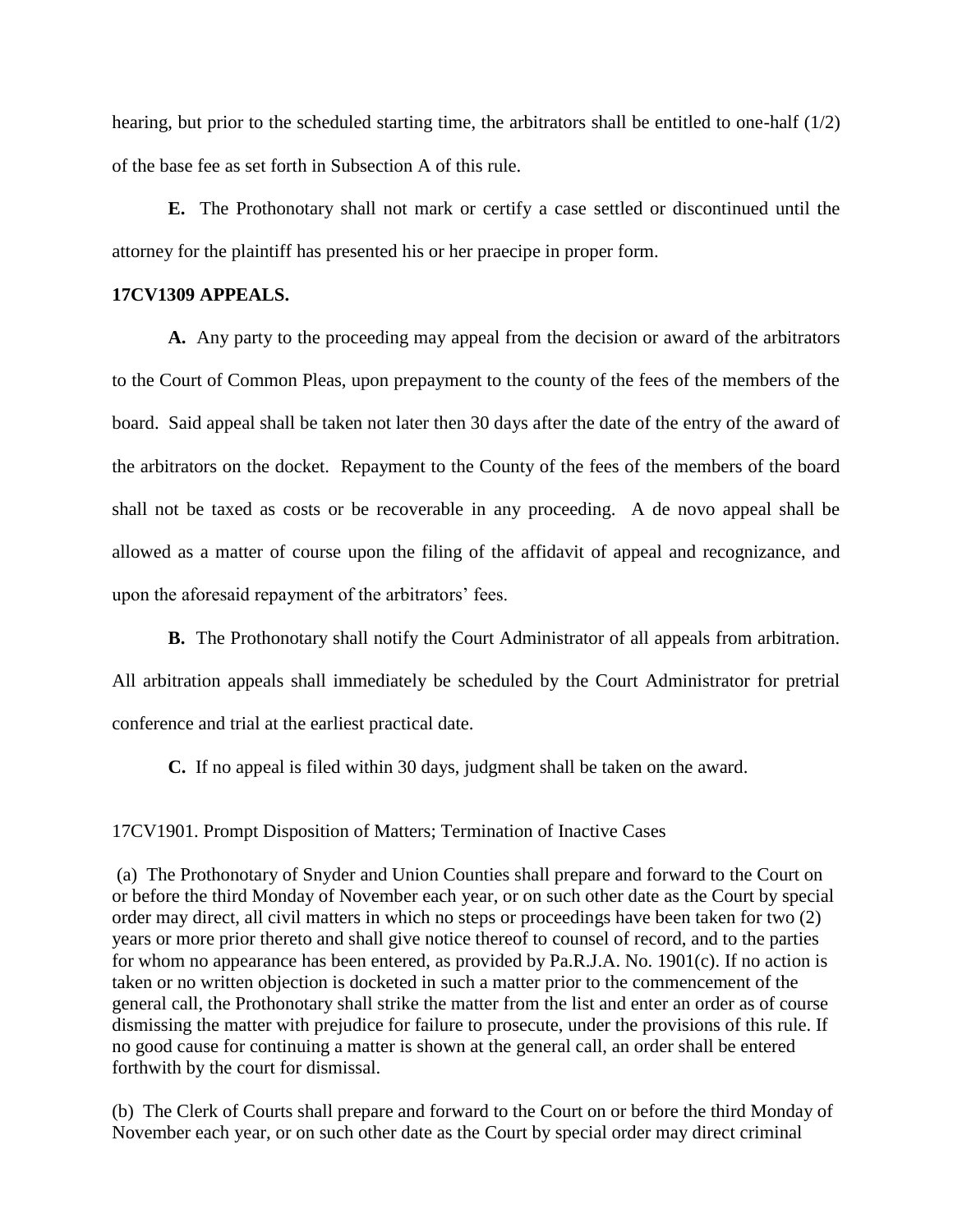proceedings in which no steps or proceedings have been taken for two (2) years or more prior thereto and shall give notice thereof to the district attorney, any private prosecutor and the defendant, as provided by Pa.R.J.A. No. 1901(c). If no good cause for continuing a proceeding is shown at the general call, an order for dismissal shall be entered forthwith by the court.

The Court may initiate proceedings to terminate the cases contacted on said list pursuant to Pa.R.J.A. No. 1901(c)(1), (2).

## **17CV1915.3. Custody Petitions and Procedure.**

A. All counts in a divorce complaint and all petitions relating to custody, partial custody, or visitation, of minor children shall be processed in accordance with 17CV1915.3, et seq.

B. As part of the pre-trial procedures, the Court Administrator shall refer all custodyrelated complaints or petitions, other than a petition for special relief, to mediation at the Susquehanna Valley Mediation Service and the *Kids First* program.

|           | IN THE COURT OF COMMON PLEAS  |
|-----------|-------------------------------|
| Plaintiff | OF THE 17TH JUDICIAL DISTRICT |
|           | OF PENNSYLVANIA               |
| VS.       | <b>COUNTY BRANCH</b>          |
|           |                               |
|           | CIVIL ACTION - CUSTODY        |
| Defendant |                               |
|           | NO. CV-                       |

### **MEDIATION ORIENTATION SESSION/KIDS FIRST PROGRAM ORDER**

AND NOW, this \_\_\_\_\_\_\_ day of \_\_\_\_\_\_\_\_\_\_\_\_\_\_, 20\_\_\_, it is hereby **ORDERED** that that the above-named parties shall within ten (10) days of the date of receipt of a copy of this Order contact the Court-approved Mediation Program Administrator at 570-374-1718, to schedule **both** a Kids First Program session and a mediation orientation session, such session to be conducted within forty-five (45) days of the filing date of the custody pleading accompanying this Order. No hearing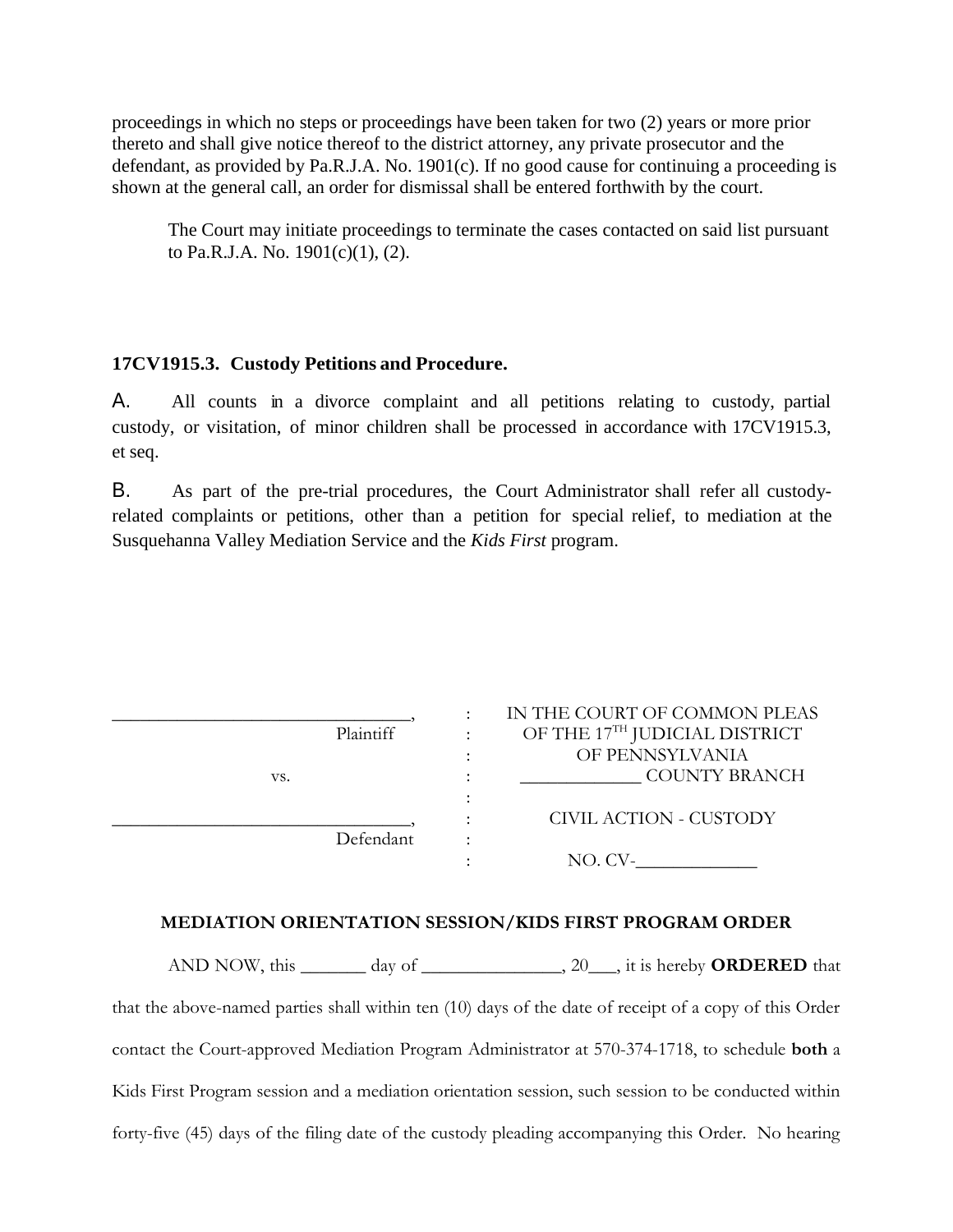shall be scheduled before the Court until both Kids First Program and the mediation orientation session have been completed.

## **FAILURE TO COMPLY WITH THE FOREGOING ORDER MAY RESULT IN THE IMPOSITION OF SANCTIONS (INCLUDING A DISMISSAL OF THE CUSTODY ACTION, DENIAL OF A HEARING, OR AWARD OF COUNSEL FEES) AND/OR A FINDING OF CONTEMPT. RELOCATION NOTICE**

Anyone that has custody right to any child **MAY NOT** relocate (move) from their Current address unless:

(1) All parties having custody rights have been given written consent to the relocation.

OR

(2) The relocation has been authorized by Court Order.

Anyone intending to relocate **MUST** give at least sixty (60) days advance written notice of the relocation to **ALL PARTIES** pursuant to 23 Pa.C.S.A. §5337. Any party may file an objection to the relocation with the Court pursuant to 23 Pa.C.S.A. §5337.

**The filing party shall serve this Order upon all other parties along with a copy of this custody pleading and file a proof of service with the Court.**

**There shall be a \$30.00 fee imposed on each party to defray the costs of the mediation, this fee shall be paid at the first (1st) Kids First Program Session or Mediation Session.**

BY THE COURT:

 $\overline{\phantom{a}}$  , where  $\overline{\phantom{a}}$  , where  $\overline{\phantom{a}}$  , where  $\overline{\phantom{a}}$ 

J.

c: Plaintiff Defendant Mediation Program Administrator Court Administration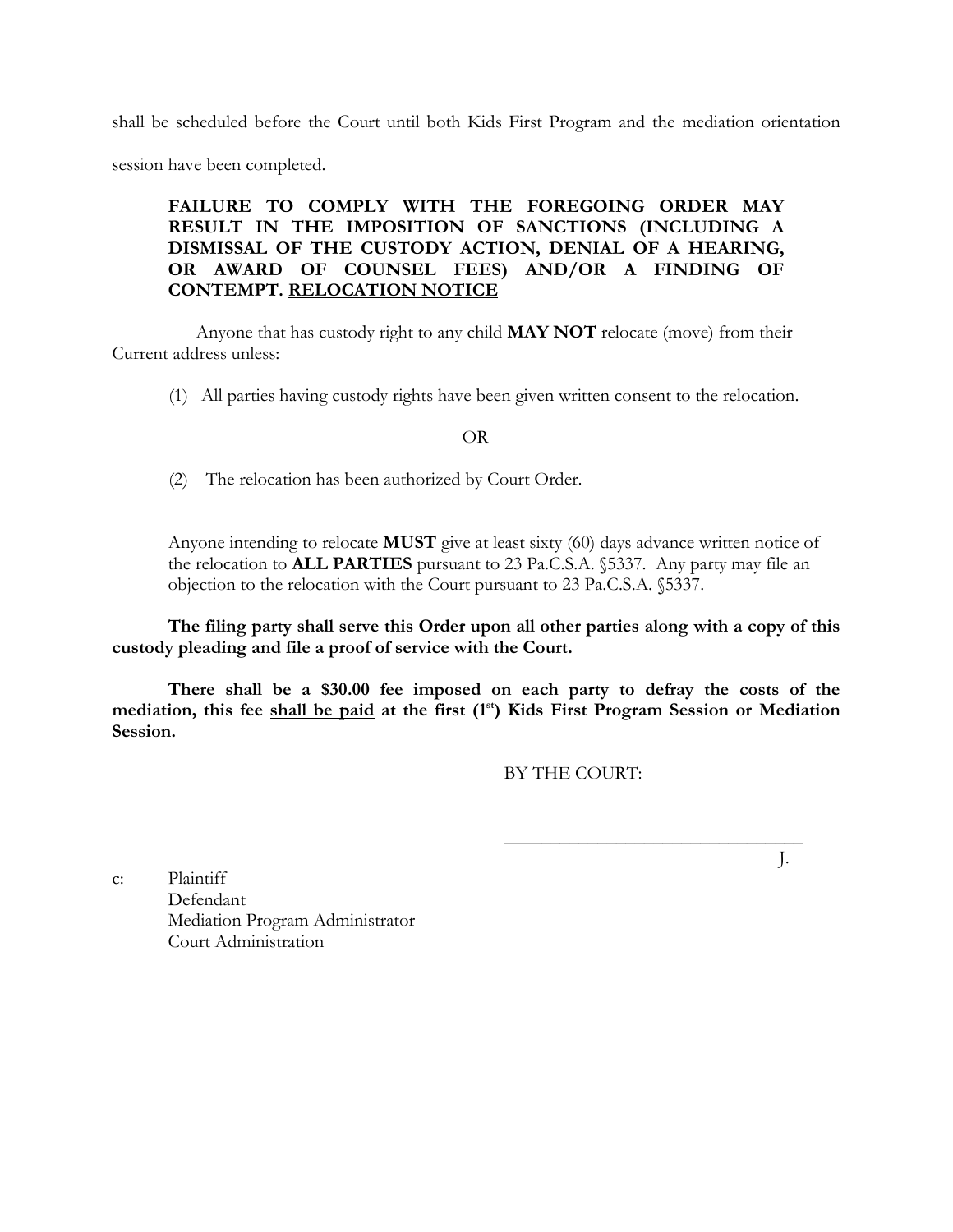C. All counts in a divorce complaint and all petitions relating to custody, partial custody, or visitation, of minor children shall include a form order referring the matter to mediation. The form shall be provided by the Court Administrator, under the Court section of each county's website. Visit: [www.snydercounty.org](http://www.snydercounty.org/) or [www.unioncountypa.org.](http://www.unioncountypa.org/)

D. Upon receipt of notice that the parties did not resolve the matter through mediation and that the parties have attended *Kids First*, the Court shall refer the matter to the Custody Hearing Officer for the scheduling of the initial conference with the parties and their respective counsel.

E. Any pleading which requests the scheduling of a proceeding and also requests entry of a temporary order to maintain de facto custody provisions pending m e d i a t i o n o r the initial conference shall set forth with specificity those facts supporting the request for the temporary custody order pending mediation or the initial conference.

# **17CV1915.4 Custody Hearing Officer**

A. The Custody Hearing Officer shall be appointed by the Court to meet with the parties and their legal counsel in a custody action to conciliate the matter, attempt to resolve issues and reach an agreed Parenting Plan/Custody Order and/or if this cannot be accomplished, to define and narrow the issues to be heard by a Judge.

# B. Custody Hearing Officer - Not a Witness

To facilitate the conference process and encourage frank, open and meaningful exchanges between the parties and their respective counsel, statements made by the parties, or their witnesses, made in a conference before the Custody Hearing Offic er shall not be admissible as evidence in a Custody Trial before the Court.

The Custody Hearing Officer shall not be a witness for or against any party in a Custody Trial before the Court or in any other proceeding whatsoever absent Court Order.

# **17CV1915.4-1. Initial Conference.**

A. The parties and their respective counsel shall appear at the initial conference before the Custody H earing Officer.

B. If the parties reach an agreement resolving all of the issues raised, the Custody Hearing O fficer shall forward an order to the C o u r t for approval setting forth the terms of such agreement.

C. If the parties do not reach an agreement resolving all issues raised, the Custody Hearing Officer will conduct a non-record proceeding to establish a recommended interim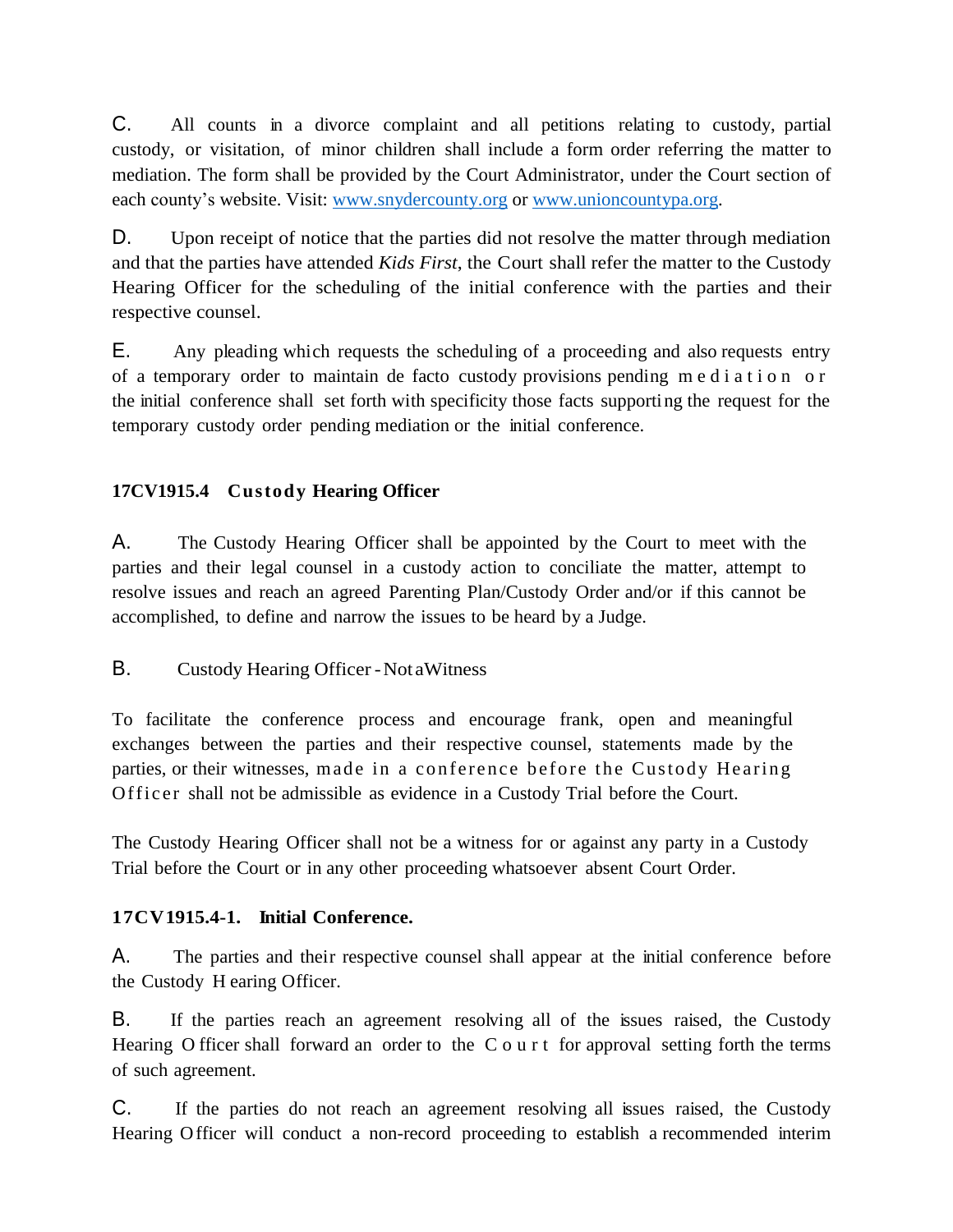order as to legal and physical custody which will govern pending further proceedings. This non-record proceeding may be a conference with attorneys, conference with parties, and/ or the taking of testimony under oath and receipt of other evidence and arguments of counsel as the hearing officer deems appropriate, based upon the particular issues raised.

D. At the conclusion of the proceeding, the C u s t o d y  $\overline{H}$  earing Officer shall: 1) give the parties oral notice of the essential aspects of the recommended interim order and reasons for the recommendation; 2) make an initial determination as to the use of psychological evaluations or home studies, or the appointment of a Guardian ad Litem in accordance with 17CV1915.5.

## **17CV1915.4-2. Exceptions and Reconsideration of Interim Order.**

- A. No exceptions may be filed to an interim order entered in a custody action. Any matter not stipulated to at the initial conference may be reviewed at the pre-trial conference or resolved at trial.
- B. Should a significant change in circumstances arise after entry of an interim order and before the pre-trial conference necessitating a modification of the interim order, which modification cannot be amicably agreed upon pending the pretrial conference, either party may file a motion for reconsideration of the interim order, setting forth all pertinent facts in support thereof or verified by the filing party. The Court Administrator shall refer such motion to the hearing officer. Based on the allegations of the motion, the hearing officer may take any one or more of the following actions deemed appropriate under the circumstances: 1) enter an order summarily denying the motion; or 2) hold a telephone or other conference with counsel for both parties; or 3) after providing the opposing party an opportunity to respond, enter a modified interim order; or 4) direct that the matter be resolved at the pre-trial conference.

# **17CV1915.4-3. Approval of Recommended Orders**.

Any recommended interim order of the Custody Hearing Officer shall be submitted to the court for approval and upon court approval shall have the effect of a pre-trial order.

## **17CV1915.4-4. Settlement**.

A custody case will be removed from the initial conference or pre-trial schedule and/or the custody trial list only upon the filing of the settlement agreement orCourt order.

## **17CV1915. 4-5. Pre-trial Conference**.

At the time set for the pre-trial conference, both parties shall submit a pre-trial memorandum in the form prescribed by the Court. Both parties and their respective counsel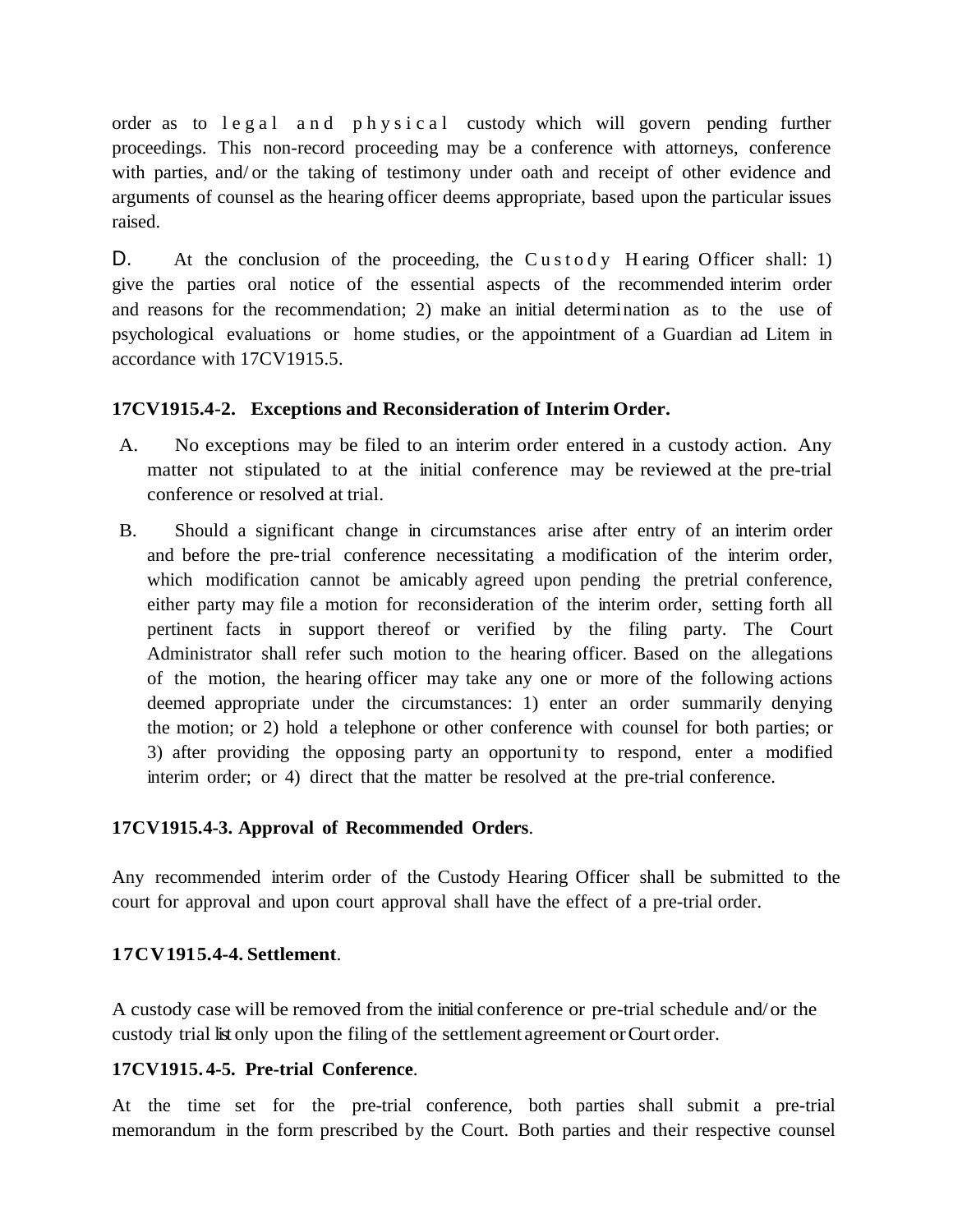shall appear before the Court for presentation of the issues and discussion of possible settlement and disposition of any matters referred to the Court.

# **17CV1915.5. Physical/Mental/Psychological Examinations and Home Studies.**

A. Upon agreement of the parties at the initial conference, the C u s t o d y H earing Officer may include in the recommended interim order that the Court appoint a Guardian ad Litem pursuant to Pa.R.C.P. 1915.11-2 and/or a direction that the parties obtain physical, mental or psychological examinations and/ or home studies, prior to the date of the pre-trial conference or trial and may establish a date by which the parties must make the initial arrangements.

B. Any request by the parties for evaluations made after the initial conference and not made at the pre-trial conference or entered into by stipulation must be made by Petition for rule to Show Cause alleging specific facts and reasons for the request.

C. Unless otherwise directed by the C ourt or C u s t o d y H earing officer or agreed upon by the parties, the expense of any evaluation shall be borne initially by the party requesting the evaluation and shall be paid in accordance with Pa. R.C.P. No. 1915.8. A final allocation of the expense may be made by the Court upon entry of an order or decision rendered on any issues raised in the proceeding.

D. Any evaluation filed with the Court shall not be available for public inspection and shall be sealed by the prothonotary.

# **17CV1915.13-1. Petition for Special Relief. Ex Parte Hearing and Temporary Order.**

A. Where a party believes there is an immediate clear and present danger to the child(ren), that party may file a petition for special relief. The petition for special relief must be presented as a separate document headed "Petition for Special Relief." The petition shall conform to the requirements of Pa.R.C.P. No. 1915.15, as may be applicable, and must allege facts which clearly specify the clear and present danger to the welfare of the child(ren).

B. Upon filing, the petition for special relief to the court for consideration of the allegations. The court shall either:

1. refer the petition to the Custody Hearing O fficer for an immediate ex parte hearing, which shall be held within two (2) business days of the presentation of the petition to the court; or,

2. direct that an initial conference be scheduled before the Custody Hearing Officer pursuant to Rule 17CV1915.4-1; or,

3. if it is ascertained that an initial conference has already been held and an interim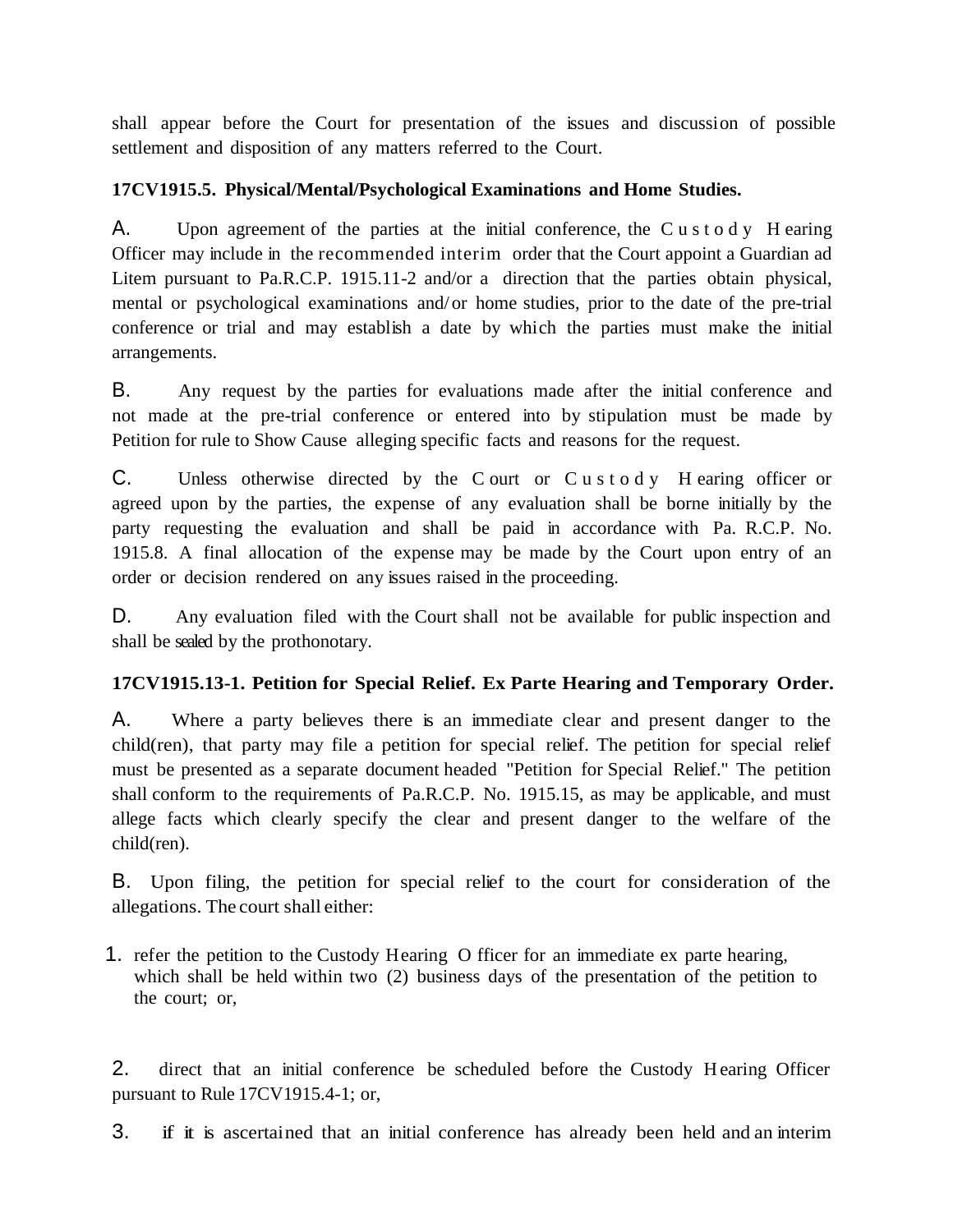order already issued under Rule 17CV1915.4-3:

- a. direct that the C u s t o d y Hearing O fficer consider the petition for special relief as a reconsideration request under Rule 17CV1915.4-2; or
- b. direct that the issues raised be disposed of at the pre-trial conference or trial.
- C. If an ex parte hearing is ordered, the party seeking special relief must appear before the Custody Hearing Officer at the time scheduled for the ex parte hearing to present testimony. The Custody Hearing Officer shall determine if probable cause exists to believe there is an immediate clear and present danger to the welfare of the child(ren) involved.
- D. Upon making a determination that ex parte relief is warranted, the Custody Hearing Officer shall forward to the court for approval a recommended temporary emergency order, which will include a provision scheduling a hearing before the Court, to be held within ten (10) business days of the ex parte hearing. Prior to the hearing before the Court, the petition for emergency custody relief and the temporary emergency order containing notice of the 10-day hearing shall be served on the opposing party by the petitioning party in the same manner as original process. In addition to service on the opposing party, the petitioner shall make reasonable efforts to provide a copy of the documents to any attorney whom the petitioning party reasonably believes may represent the interests of the other party. Upon making a determination that ex parte relief is not warranted, the custody hearing officer shall forward to the C ourt for approval a recommended order denying the petition for special relief. Such order may schedule the matter for disposition at: an initial conference under Rule 17CV1915.4 -1; as a reconsideration request under Rule 17CV1915.4-2; or, if already scheduled for a pre-trial conference or trial on other issues, direct that the emergency issues be determined with all other issues at the pretrial conference or trial.

17CV1940.5. Duties of the Mediator.

(a). All mediation communications and mediation documents, as those terms are defined in 42 Pa.C.S.A. §5949, are privileged.

(b). No party, mediator, or other person who participates in mediation may be called as a witness, or otherwise compelled to reveal any matter disclosed in mediation.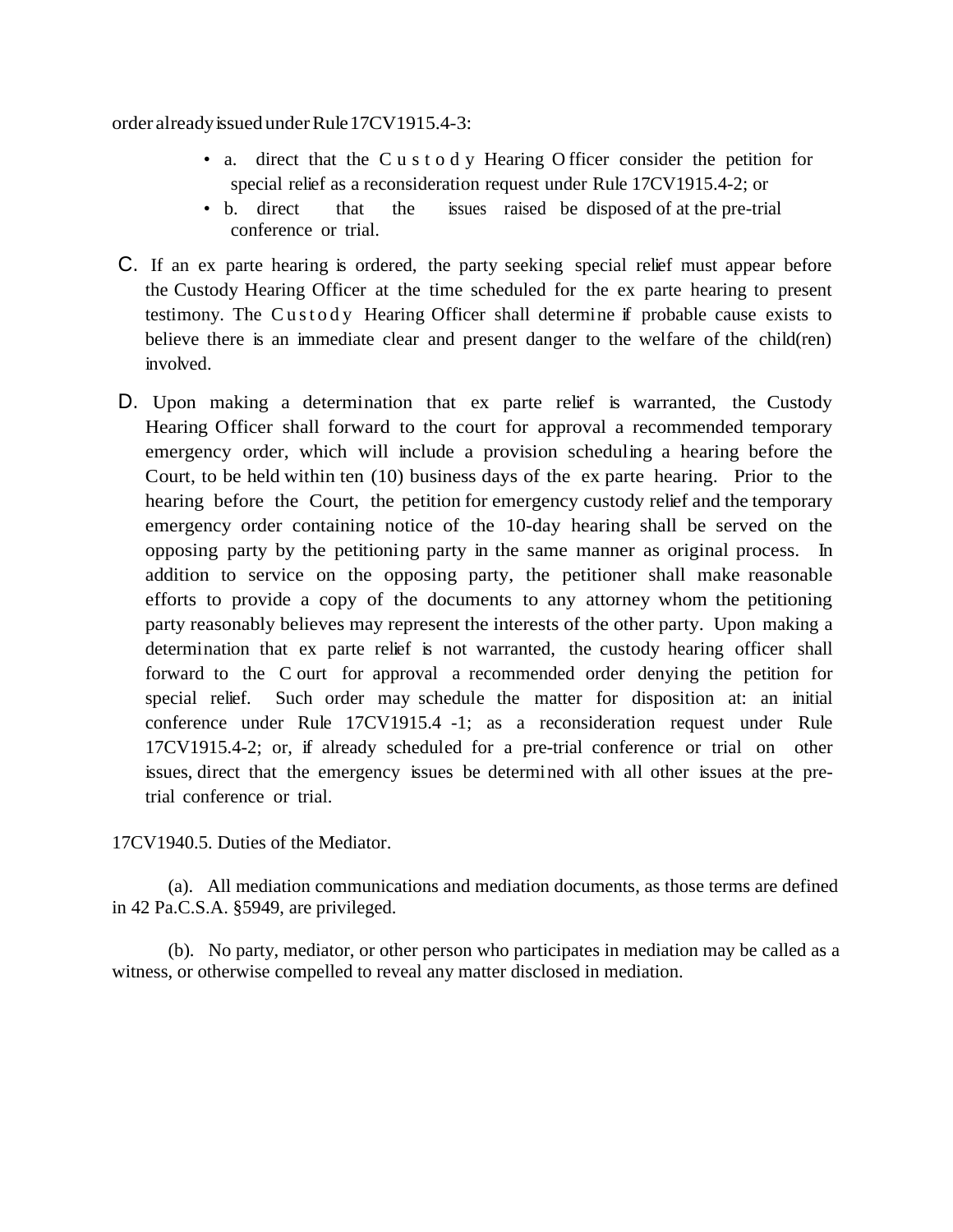#### **CRIMINAL LOCAL RULES**

#### **17CR106 CONTINUANCES**

#### **17CR106.1 Written Motion**

A Motion for Continuance shall be in writing, unless exceptional circumstances prevent a written motion. All motions averring facts not of records shall be verified. Before filing a written Motion for Continuance or making an oral motion for continuance every reasonable effort shall be made to notify and seek the agreement of all interested parties. A Motion for Continuance shall be made as soon as possible after the circumstances necessitating the request become known to the moving party.

#### **17CR106.2 Form of Motion**

All requests for continuances shall be on forms provided by the Court Administrator, under the Court section of each county's website. Visit: [www.snydercounty.org](http://www.snydercounty.org/) or [www.unioncountypa.org.](http://www.unioncountypa.org/)

### **17CR117 COVERAGE: ISSUING WARRANTS; PRELIMINARY ARRAIGNMENTS AND SUMMARY TRIALS; AND SETTING AND ACCEPTING BAIL**

1. Magisterial District Judge offices shall be open to meet the needs of the public and the court for regular business on Mondays through Fridays, excluding holidays, during hours established by Order of the President Judge.

2. Continuous coverage for the issuance of search warrants and arrest warrants, the holding of preliminary arraignments and summary trials, the setting and accepting of bail and collateral, and the accepting of complaints shall be by the traditional on-call system as presently established. The President Judge shall establish the schedule of assignment of Magisterial District Judges to on-call duty.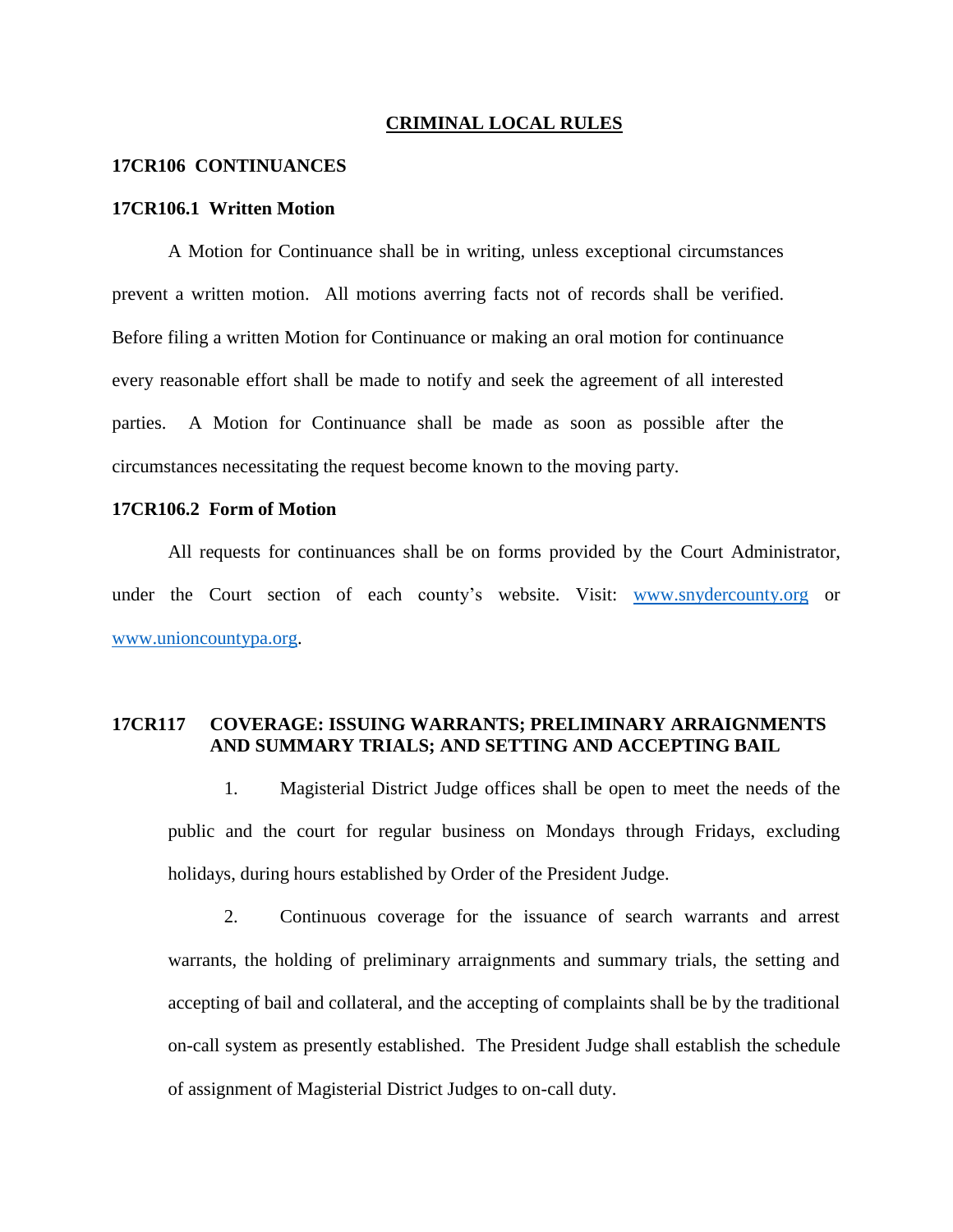3. An on-call Magisterial District Judge and the Clerk of Courts shall accept bail in accordance with the provisions of the Pennsylvania Rules of Criminal Procedure. Only the Clerk of Courts shall accept the posting of realty.

## **17CR0574 MOTIONS—REPRESENTATIONS TO THE COURT**

All motions filed with the Court must be written, shall contain a certification by counsel for the movant, or by the movant if not represented by counsel, that he or she has sought concurrence in the motion from each party, and that it has been either given or denied. No motion shall be filed without a certification of concurrence or nonconcurrence. Every motion which has been concurred with by all parties shall be accompanied by a form of order which, if approved by the Court, would grant the relief sought in the motion. Every motion that is not concurred with by all parties shall be accompanied by a form of order which includes alternative provisions for either a rule returnable for answer only or to schedule a date for hearing and argument before the court.

Effective \_\_\_\_\_\_\_\_\_\_\_\_\_\_\_\_\_\_\_\_, 20\_\_

## **17CR9756-UC Reentry Plan**

# UNION COUNTY COURT OF COMMON PLEAS

### REENTRY PLAN

#### I--Sentencing Considerations

The Court of Common Pleas of and for Union County, in collaboration with the Union County Probation Department have created this reentry plan with a focus on certain attainable goals. First and foremost are the rehabilitative needs of the offender. Clearly all offenders sentenced to periods of confinement in our county jail will eventually be returned to the community. Most of these individuals will be reintegrated into the community as part of a parole plan, while a very small percentage of offenders will serve their maximum sentence in confinement and will be returned to the community without the benefit of a structured parole plan. In either case, the likelihood the individual will be successful in a return to society is increased dramatically if their rehabilitative needs are accurately identified and addressed while they are still in confinement.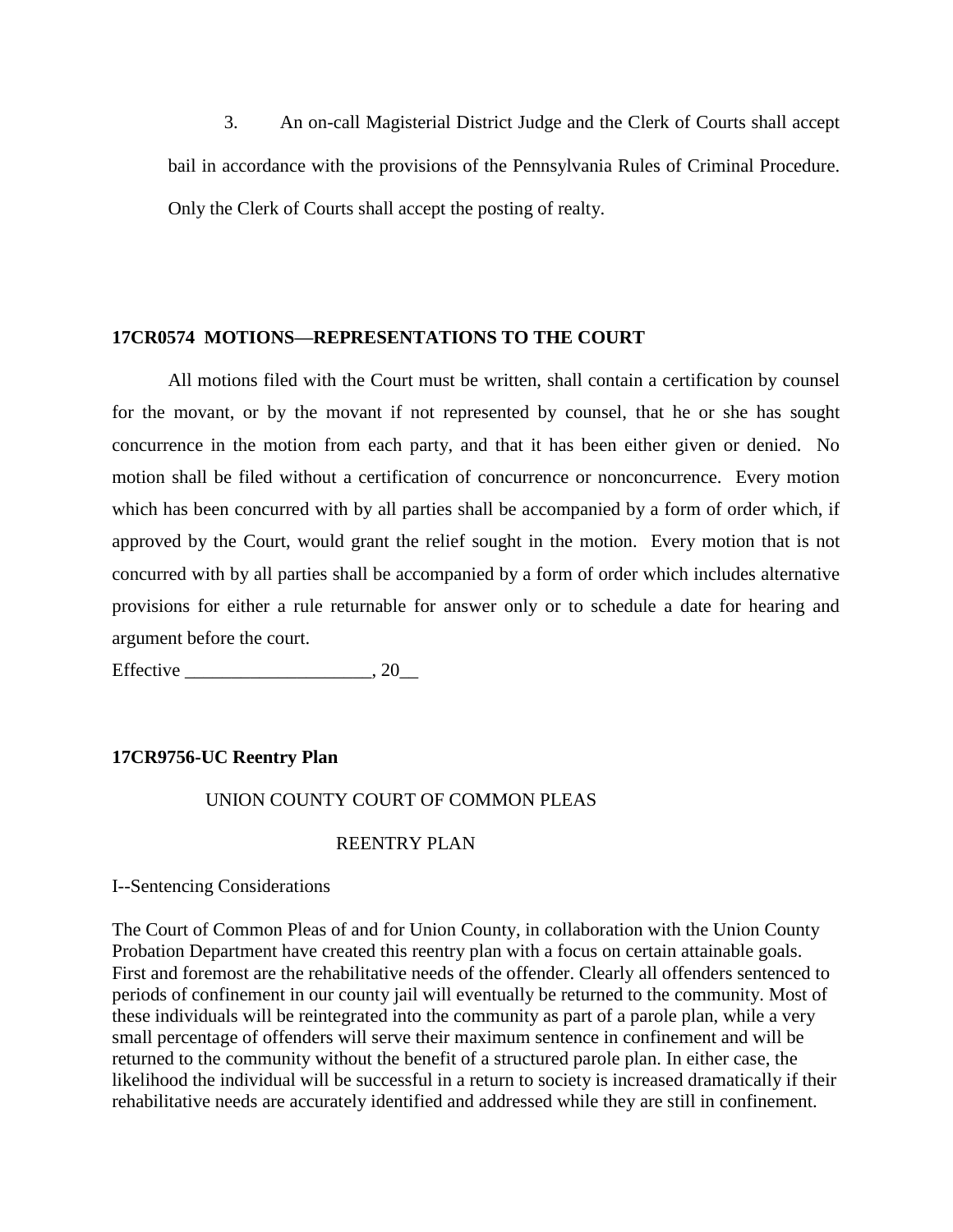Secondly, the Court must impose a sentence consistent with the protection of the public. Therefore, it is absolutely essential that individuals referred to the Union County Probation Department be subjected to a comprehensive Risk/Needs Assessment. This assessment shall be performed on all individuals referred to the field agency regardless of the manner in which their case is disposed. In cases where the Court has imposed a sentence of probation or intermediate punishment, there is a reasonable expectation that the individual is perceived to present a low risk to the public. Those individuals sentenced to confinement generally present an elevated risk to the public and through an approved assessment tool probation staff can identify areas of concern. Measures can then be taken to reduce those risk factors while the individual remains incarcerated.

Thirdly, when imposing a sentence of confinement the Court shall "consider the gravity of the offense as it relates to the impact on the life of the victim and on the community." This consideration moves a more punitive sentence to the forefront and places less emphasis on the rehabilitative needs of the offender or the risks the individual presents to the community at large. Nevertheless, planning for the eventual reentry of the individual into the community should begin immediately upon sentence commencement and shall include a Risk/Needs Assessment, goal identification and implementation of programming.

Finally, the inherent costs associated with housing inmates in the county jail must be weighed against the punitive and rehabilitative needs of the offender and the risks the individual poses to the public. Due to the limited capacity of the Union County Jail, the institutional population is constantly well beyond 100%, resulting in inmates being housed in neighboring county jails at per diems ranging from \$ 60 to \$ 100. If the risks and needs of the offender can be addressed short of incarceration, sentences of probation or intermediate punishment should be considered. If incarceration remains the most viable option, then reentry of the offender into the community must be given forethought and planning from the time of sentence commencement.

## II--Programming

Among the most common obstacles facing Union County inmates are drug and/or alcohol addiction, lack of education, inadequate or no available housing, poor employment records coupled with lack of job skills, limited life skills and an absence of a positive support network. Additionally, some inmates struggle with mental health disorders including anger issues and/or poor impulse control. Many of these individuals are without the resources needed to obtain appropriate treatment and/or prescription medications.

Union County is fortunate to be in a somewhat unique position. In 2012, the county implemented a day reporting program which now provides programming for many of the obstacles facing inmates as they prepare for reentry. In April of 2013, all programming was moved to the Day Reporting Center at 480 Hafer Road, Lewisburg, PA. In a sense, Union County provides "one stop shopping" in a building which previously housed the local Army Reserve Unit. Unlike many county day reporting programs, Union County not only owns the facility and the five acres of land on which it sits, but they also employ the staff providing oversight for the various programs. Full time employees with offices at the Day Reporting Center include a program director, two adult probation officers (one whose primary focus is community service), a maintenance supervisor, and an administrative assistant. Contracted services provided at the center include G.E.D. instruction through the Central Susquehanna Intermediate Unit, Retail Theft Prevention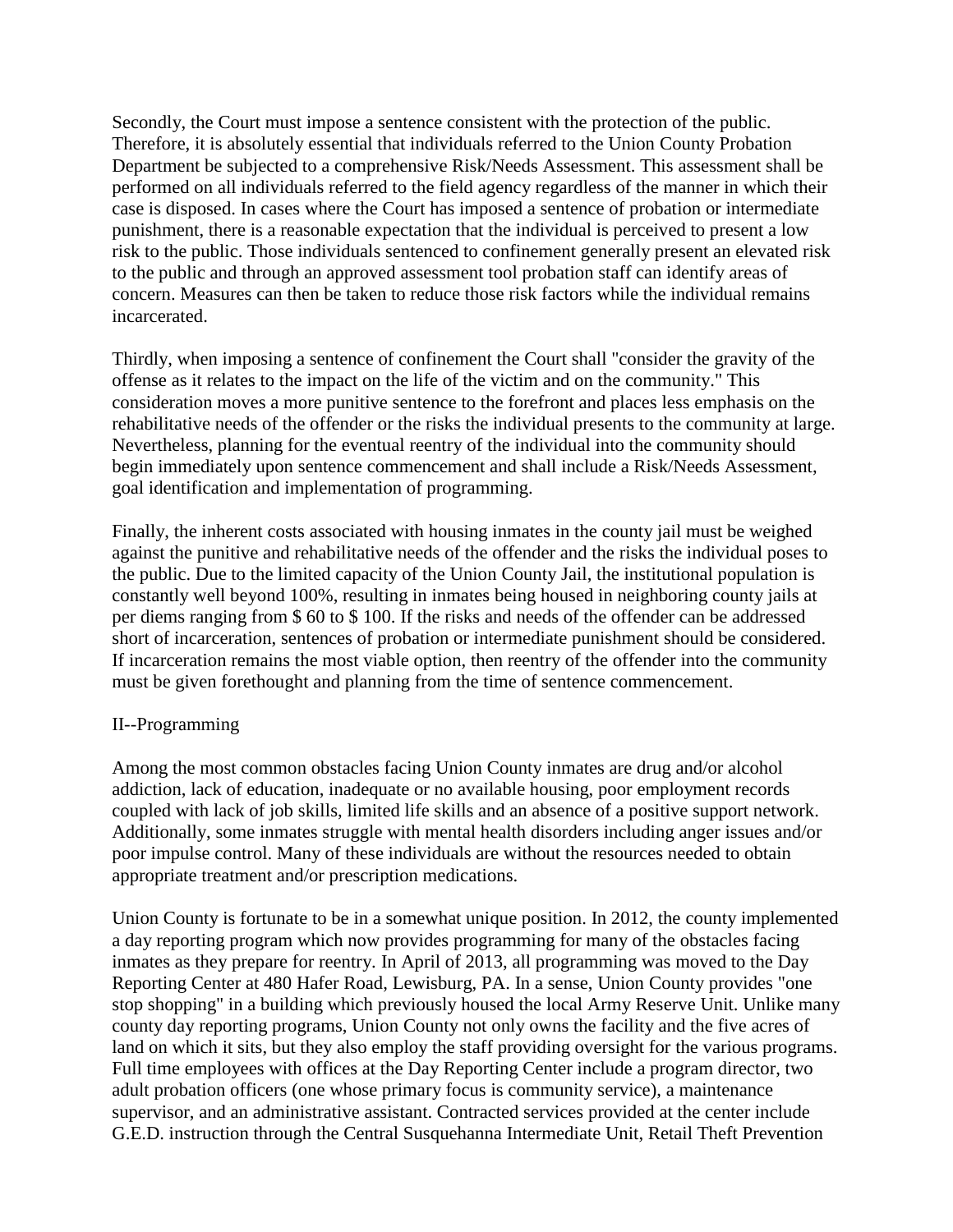contracted through the National Association For Shoplifting Prevention and Drug and Alcohol Counseling contracted through Gaudenzia, Inc. Additional non-contracted services include life skills through the Community Action Agency, job search using computers linked to Career Link, coordination of community service both on grounds and off, and Anger Management and Credit counseling as needed.

# III--Reentry

In determining an offender's eligibility to participate in a formal reentry program, the Union County Probation Department (UCPD) shall first consider the criteria set forth under 61 Pa.C.S.A. 4503. If the offender meets these eligibility requirements the court shall, when imposing sentence, designate the offender as being eligible for formal reentry. Additionally, the sentencing authority shall order the offender to successfully participate in any and all mandated treatment or programming as directed by the UCPD. Any failure to do so will result in the offender's eligibility to participate in formal reentry being revoked as herein described. (Appendix A)

The general requirements for formal reentry shall include but may not be limited to the following:

1. The UCPD certified that it has conducted an appropriate assessment of the treatment needs and risks of the inmate using a standardized assessment tool.

2. The UCPD certified that it developed a program plan based on the assessment conducted under paragraph 1, that is designed to reduce the risk of recidivism through the use of Recidivism Risk Reduction Incentive (RRRI) programs authorized and approved by the Court.

3. The UCPD advised the inmate that he or she is required to successfully participate in the designated treatment and/or programs and successfully complete same.

4. The inmate has successfully participated in all required RRRI programs and, if an appropriate period of time was available, has successfully completed those programs.

5. The inmate has maintained a good conduct record following the imposition of the RRRI minimum sentence.

6. The reentry plan for the inmate is adequate.

7. Individual conditions and requirements for parole have been established.

8. The UCPD has certified that the inmate continues to be an eligible offender.

9. There is no reason to believe that the inmate poses an unreasonable risk to public safety.

Inmates designated as being eligible to participate in a formal reentry program shall be considered parole eligible in accordance with the provisions set forth under 61 Pa.C.S.A. 4505(c) referenced Recidivism Risk Reduction Incentive (RRRI)-minimum sentence.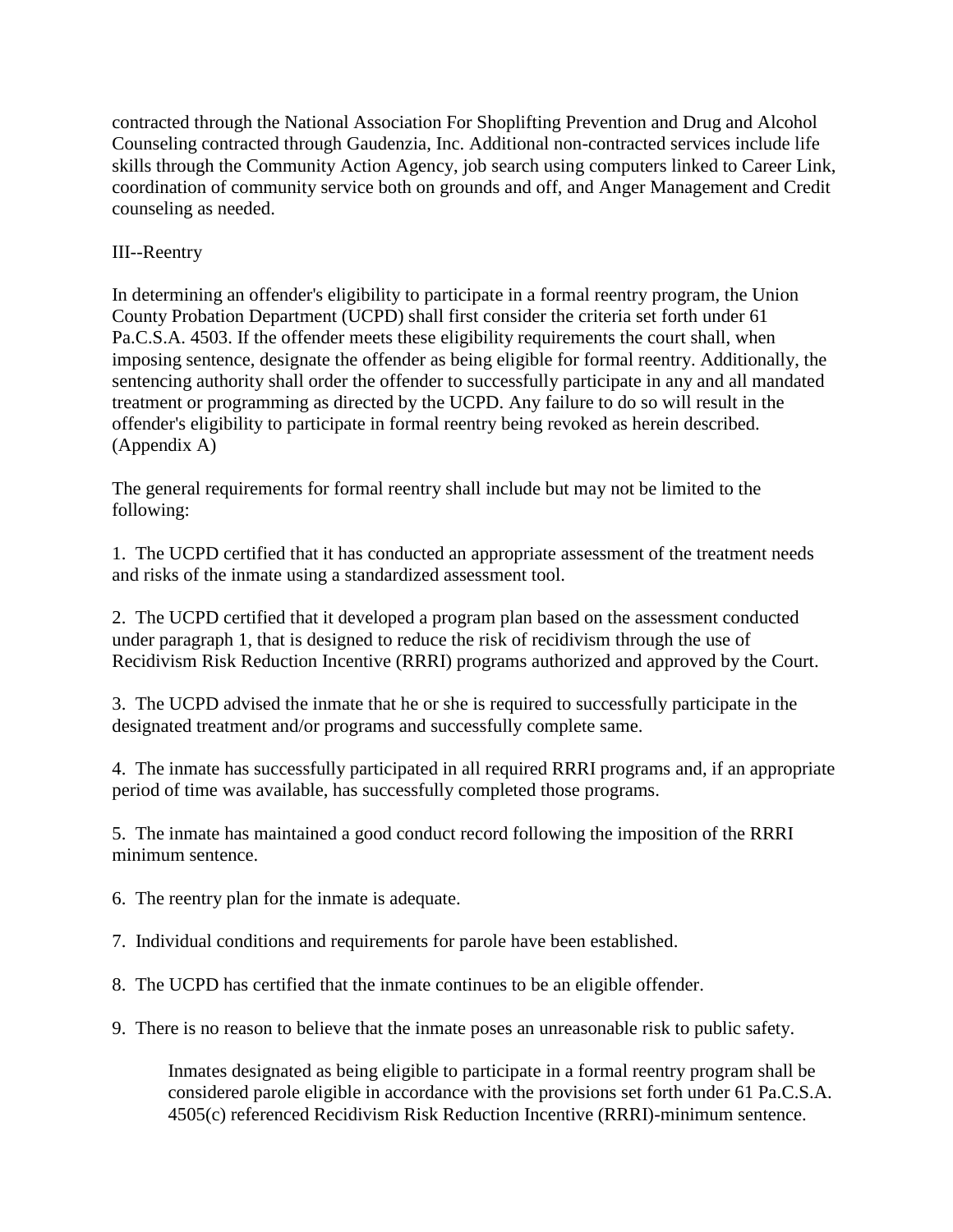The RRRI minimum sentence shall be equal to 3/4th of the minimum sentence imposed. For purposes of these calculations, partial days shall be rounded to the nearest whole day.

APPENDIX A Inmates designated by the Court as being eligible for formal reentry shall be expected to follow all rules and regulations imposed by the Warden of the Union County Jail or his designee, all rules and conditions imposed by the Union County Probation Department, and all directives from treatment or program providers. Furthermore, the inmate shall comply with all conditions ordered by the sentencing authority.

All allegations of misconduct shall be reported and documented in accordance with the Union County Prison-Inmate Disciplinary Procedures Policy. (Appendix B) Acts of misconduct which potentially could impact on an inmate's eligibility for formal reentry shall be reviewed jointly by Union County Prison staff and the Chief Probation Officer as set forth in Appendix B. Inmates found to be in noncompliance shall be sanctioned using an assignment of points with an accumulation of 5 points or more disqualifying an inmate from formal reentry eligibility (Appendix C). An added penalty for accruing 5 or more points shall be that the inmate will be ineligible for parole for one additional week beyond his or her minimum sentence for each accrued point. For purposes of calculation, the minimum sentence shall be the term imposed by the sentencing authority, not the RRRI minimum.

## APPENDIX B Policy: INMATE DISCIPLINARY PROCEDURES

Policy Number: 95.240

*Attachments*:

1 CLASS I CHARGES

2 CLASS II CHARGES

3 CLASS II CHARGES

# 4 MISCONDUCT & DISPOSITION FORMS

*Date of Issue*: 2-Apr-10

*Revision Date*: 4-Sep-12

*Reviewed Annually*: See annual review page

I. Policy

It is the policy of the Union County Prison to operate a disciplinary process that provides clear notice of prohibited behavior, outlines a fundamentally fair hearing process, and establishes consistent sanctions for violations of Prison rules and regulations. It is also the policy of the Prison that information concerning an inmate's criminal acts shall be forwarded to appropriate court or law enforcement officials for consideration for prosecution.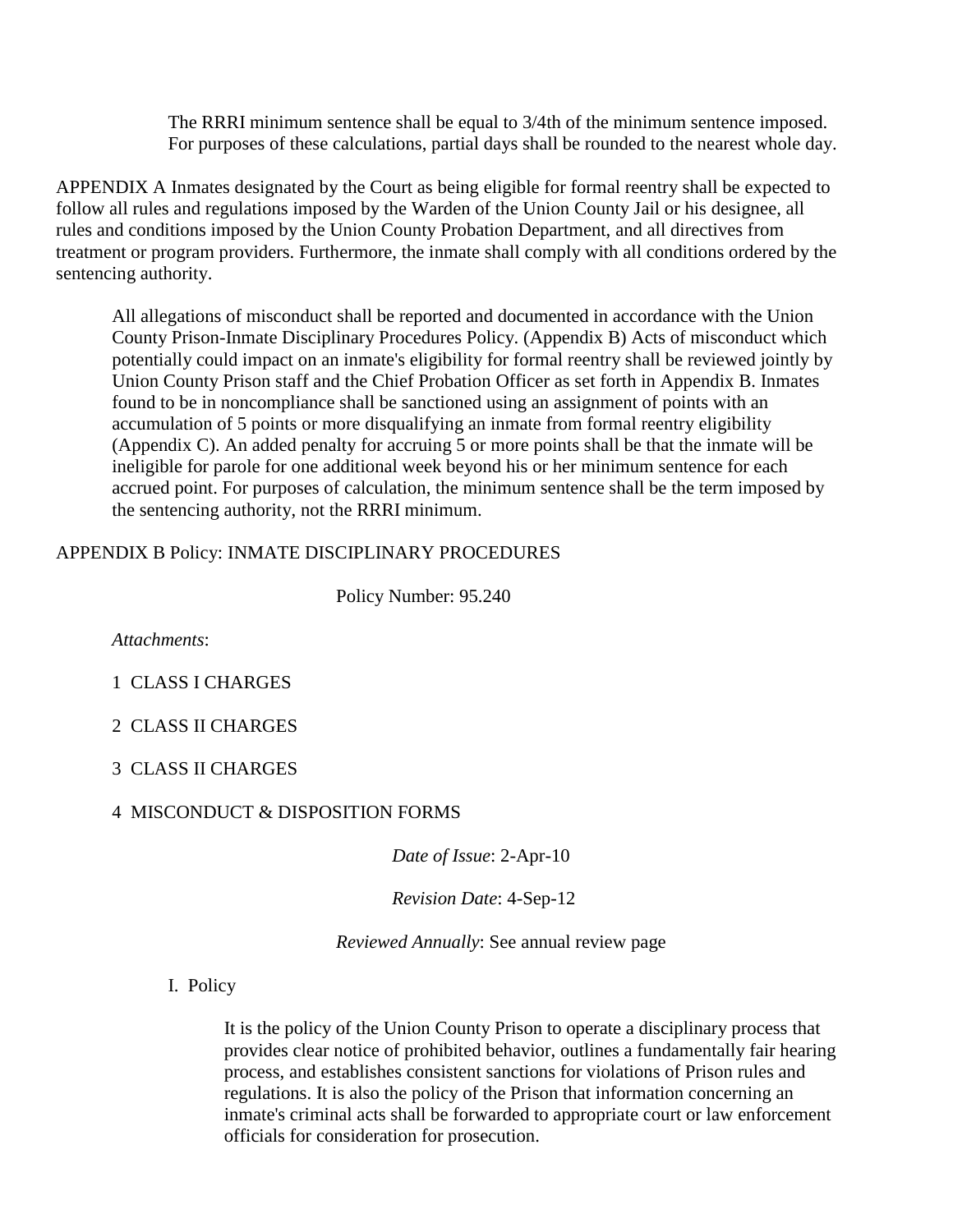#### II. Procedures

Every inmate under the jurisdiction of the Prison is expected to follow Prison rules and regulations. In the event that an inmate violates Prison rules and regulations, the violation shall be reported and disposed of either by an informal or formal resolution process. The informal resolution process shall be used for those violations that are considered less serious in nature, while the formal resolution process shall be used for violations of a more serious nature. Attachment A provides a list of misconduct that may result in the commencement of disciplinary procedures. Only Class II and Class III charges are subject to informal resolution by the Lieutenant and Prison Supervisor. Class I charges must be disposed of formally by the Lieutenant and Prison Supervisor.

#### A. *Misconduct Reports.*

1 Every misconduct is to be reported on a Misconduct Report. An inmate charged with any of the listed misconduct will receive a copy of the report.

2 The Misconduct Report is used to give notice to the inmate of the misconduct with which he/she has been charged and to report the facts upon which the charges are based. The Report will be used as evidence against the inmate during the misconduct hearing or the informal resolution meeting.

3 The Misconduct Report shall be written by either the charging staff member or contract personnel who has personal knowledge of the misconduct or by a staff member at the direction of a person who has personal knowledge of the misconduct.

4 The Misconduct Report will be written and submitted to the Lieutenant, Prison Supervisor or OIC before the tour of duty concludes on the same day/shift that the charging staff member or contract personnel have knowledge of the violation. If not, the Report must include a justification for the delay.

5 The Misconduct Report shall be investigated as required, reviewed and approved by the Lieutenant or Prison Supervisor prior to service of the Misconduct Report on the inmate. The Lieutenant or Prison Supervisor, as an alternative to approving the Misconduct Report, may refer the matter for informal resolution under this Policy.

6 The Lieutenant will enter all pertinent information regarding the misconduct into the Department misconduct tracking system.

#### B. *Service of Misconduct Report.*

1 The inmate shall be personally served with the Misconduct Report the same day the report is written. If the Misconduct Report is not served the same day the report is written, the Lieutenant or Prison Supervisor must determine why the Report was not served and supply justification.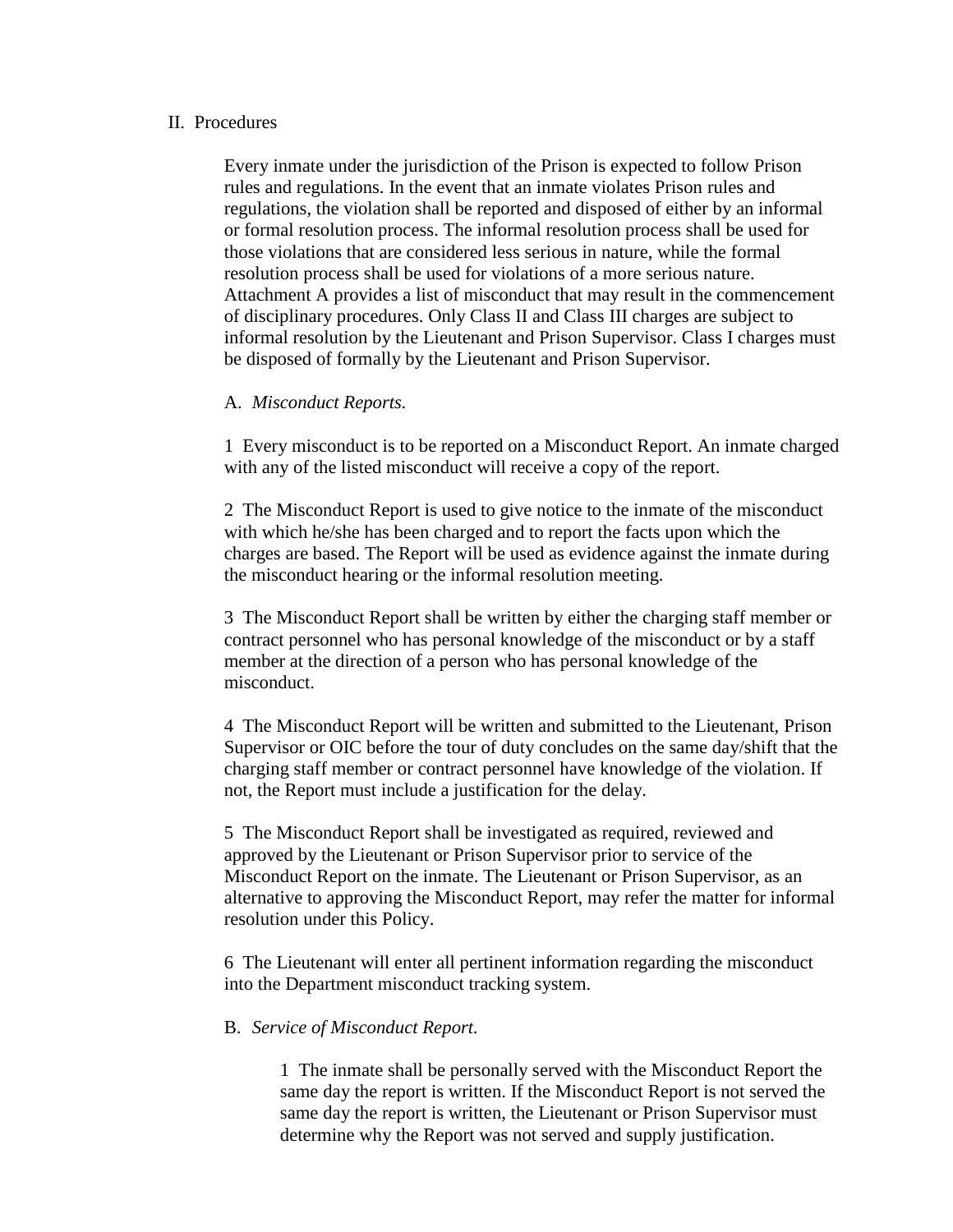2 Someone other than the charging staff member will serve the Misconduct Report.

3 The staff member who serves the Misconduct Report shall record the date and time of service on the Misconduct Report immediately prior to giving the inmate a copy of the Misconduct Report.

### C. *Informal Resolution of Misconduct.*

1 The misconduct charge(s) eligible for informal resolution are:

a.all Class II charges and;

b.all Class III charges

2 The Lieutenant and Prison Supervisor will review all eligible Misconduct Reports for informal resolution. The staff member issuing the misconduct may recommend informal resolution for eligible charges, but the Lieutenant and Prison Supervisor, who will base his/her choice on the relative seriousness of the misconduct and the inmate's previous misconduct history, shall make the decision. The Lieutenant and Prison Supervisor must justify the reason why an eligible charge was not referred for informal resolution under the immediate action section of the Misconduct Report. All misconducts selected for informal resolution will be logged.

3 The Lieutenant and Prison Supervisor will meet with the inmate for disposition of the misconduct charge(s) within seven working days. The reporting staff member is encouraged, but not required, to attend the meeting. No assistance or witnesses are permitted at these meetings. The inmate will be permitted to give his/her version of the events at the meeting.

4 At the conclusion of the meeting, the Lieutenant and Prison Supervisor shall take one of the following actions and note the action taken on a General Report form:

### a.no action

b.reprimand and warning;

c.up to seven days cell restriction

d.up to seven days loss of specified privileges (telephone, yard,

dayroom, etc.);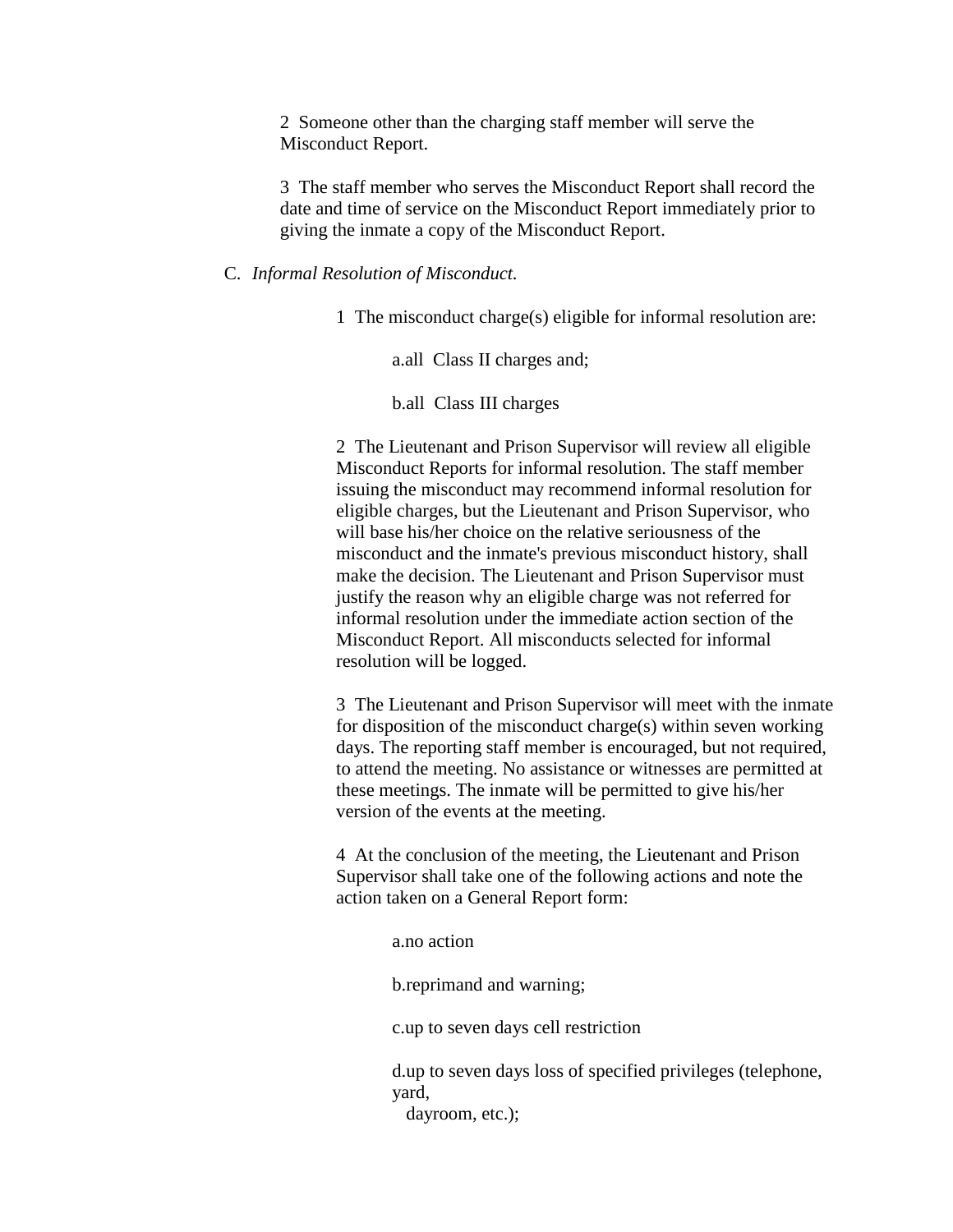e.one week loss of commissary;

f.assignment of additional work duties for which the inmate shall not

be compensated; or

g.assess restitution for damaged or destroyed property of Union County

 or another inmate, provided that the inmate agrees to make restitution.

 If the inmate refuses to agree to make restitution, the matter shall be

 referred back to the Lieutenant and Prison Supervisor for formal

resolution.

5 When the Lieutenant and Prison Supervisor assess restitution for damaged or destroyed property of Union County or another inmate, 50% thereof can be taken from the current balance of the inmate's inmate account and 50% thereof in subsequent months until the debt is satisfied. However, funds shall not be deducted from the inmate account until such time as an appeal or the time for an appeal has passed.

6 The copy of the form designated for the inmate is given to him/her at the conclusion of the meeting. All other copies of the form are to be disseminated as indicated on the form.

7 The inmate may appeal the action taken at the meeting to the Warden, but only in those cases where the inmate believes that the action is disproportionate to the misconduct. The inmate has seven days to appeal.

#### D. *Misconduct Hearing.*

1A misconduct hearing shall be held for all Class I misconduct charges and as provided in Section II.C. of this Policy.

2 The Lieutenant and Prison Supervisor shall conduct the misconduct hearing.

3 The misconduct hearing shall be scheduled no less than 24 hours or no more than seven working days, excluding weekends and County holidays, after service of the Misconduct Report.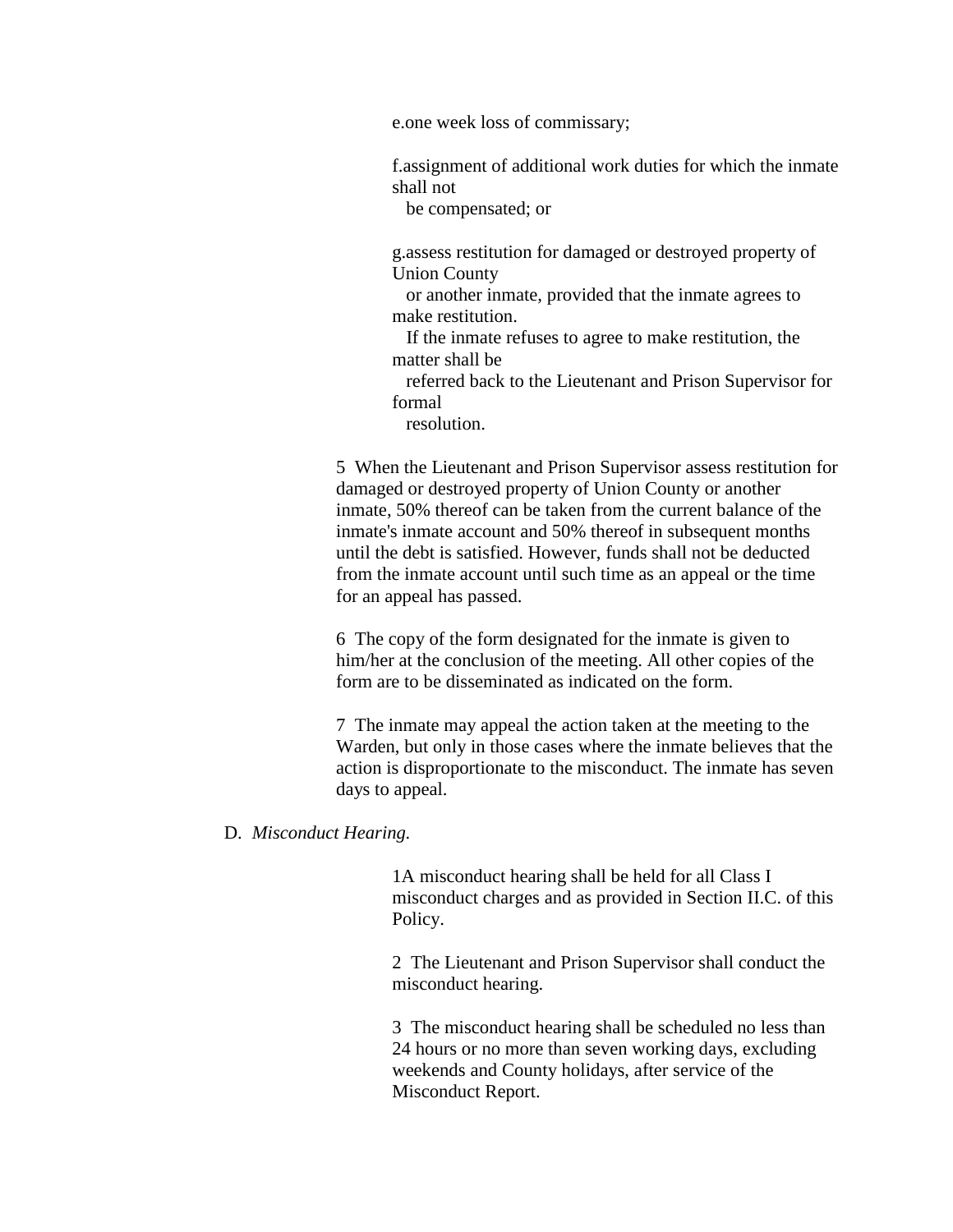4 The inmate shall be informed of the time of the hearing 24 hours in advance of the scheduled misconduct hearing.

5 The inmate will be present during the misconduct hearing, unless the inmate waives that right in writing or refuses to attend.

6 If the charged inmate becomes disruptive at the hearing or refuses to follow the instructions given by the Lieutenant or Prison Supervisor, he/she will be removed and the hearing conducted without the inmate being present.

### 7.*Inmate Assistance.*

a. In cases when it is apparent that an inmate is not capable of

 collecting and presenting evidence effectively on his/her own behalf,

 assistance shall be permitted. The criterion for capability is the

 inability of the inmate to understand the English language or the

 inability to read or understand the misconduct charge(s) and/or the

evidence.

b. The Lieutenant and Prison Supervisor will approve/disapprove

 requests for an inmate to have assistance at the hearing.

c. If approved by the Lieutenant and Prison Supervisor, the inmate

 shall be permitted assistance at the hearing from any staff member or

any inmate in the same population status.

d. The inmate shall be permitted to meet with the assistant for an appropriate period of time before the hearing.

8 At the hearing, the misconduct charge(s) shall be read to the inmate. The Lieutenant or Prison Supervisor shall request the inmate's plea to each individual charge.

> 9*Inmate Version*. The inmate may submit his/her version in writing or may orally present his/her version that shall be summarized as part of the hearing record.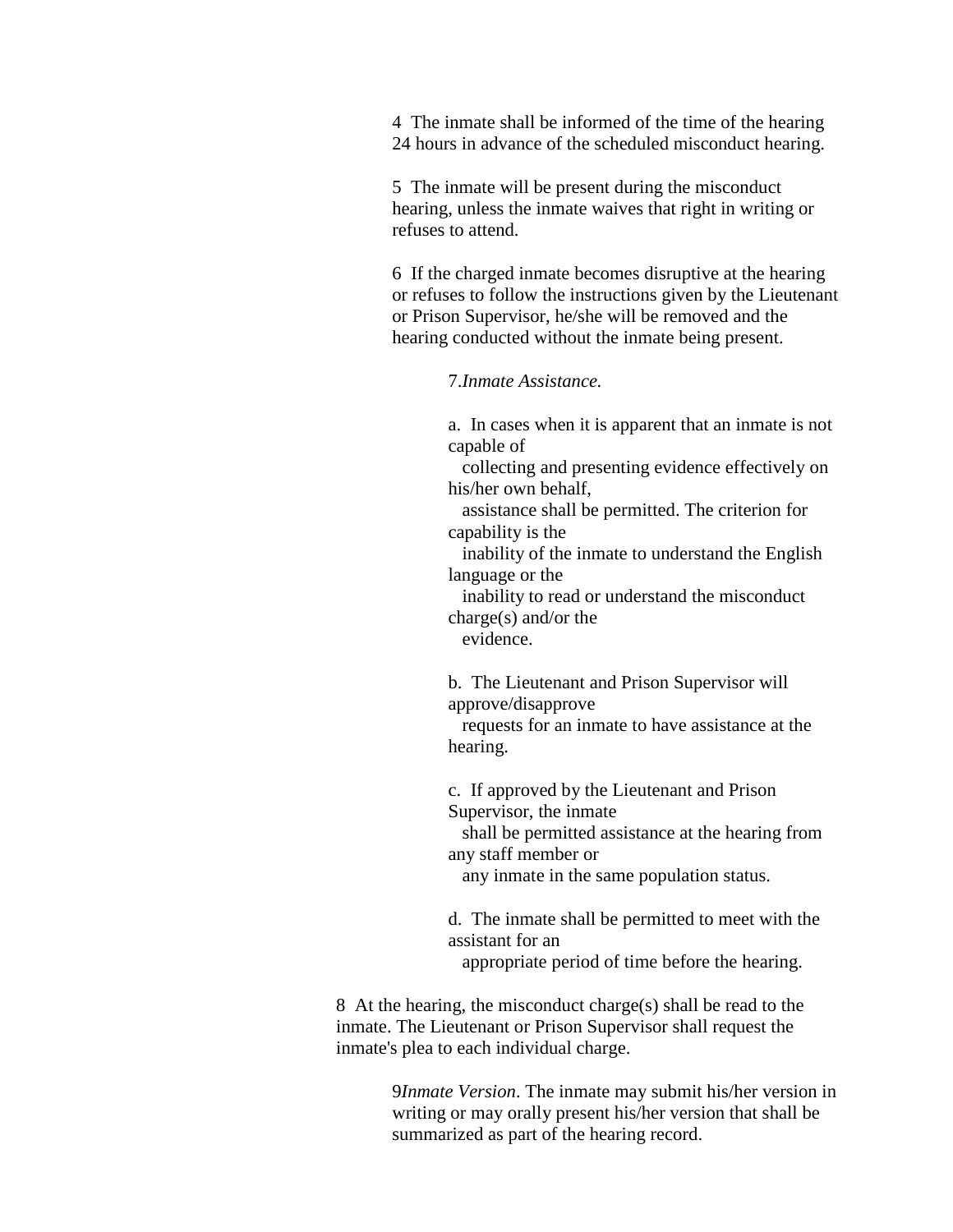10*Witnesses*.

a. The inmate may request to have up to three witnesses or a written

statement from witnesses for the hearing.

b. All witnesses shall be approved by the Lieutenant and Prison

Supervisor.

c. The Lieutenant and Prison Supervisor may approve the presence of a

 staff member or witness only if the staff member or witness has

 knowledge of the incident, is present on facility grounds, and only if

 the testimony is needed to establish the guilt or innocence of the

inmate.

d. Up to three relevant witnesses, who have been properly requested and

 approved, may be permitted. One of the three witnesses may be the

 staff member who witnessed the misconduct violation or the charging

staff member.

e. If an inmate witness or assistant becomes disruptive at the hearing

 or refuses to follow the instructions given by the Lieutenant or Prison

 Supervisor, he/she shall be removed and the hearing conducted without

the witness or assistant being present.

f. The Lieutenant or Prison Supervisor may question any witness. The

 charged inmate shall be permitted a reasonable opportunity to pose

 relevant questions to any adverse witness. The Lieutenant and Prison

Supervisor shall control the extent of questioning.

g. The Lieutenant and Prison Supervisor shall make determinations of credibility of a witness.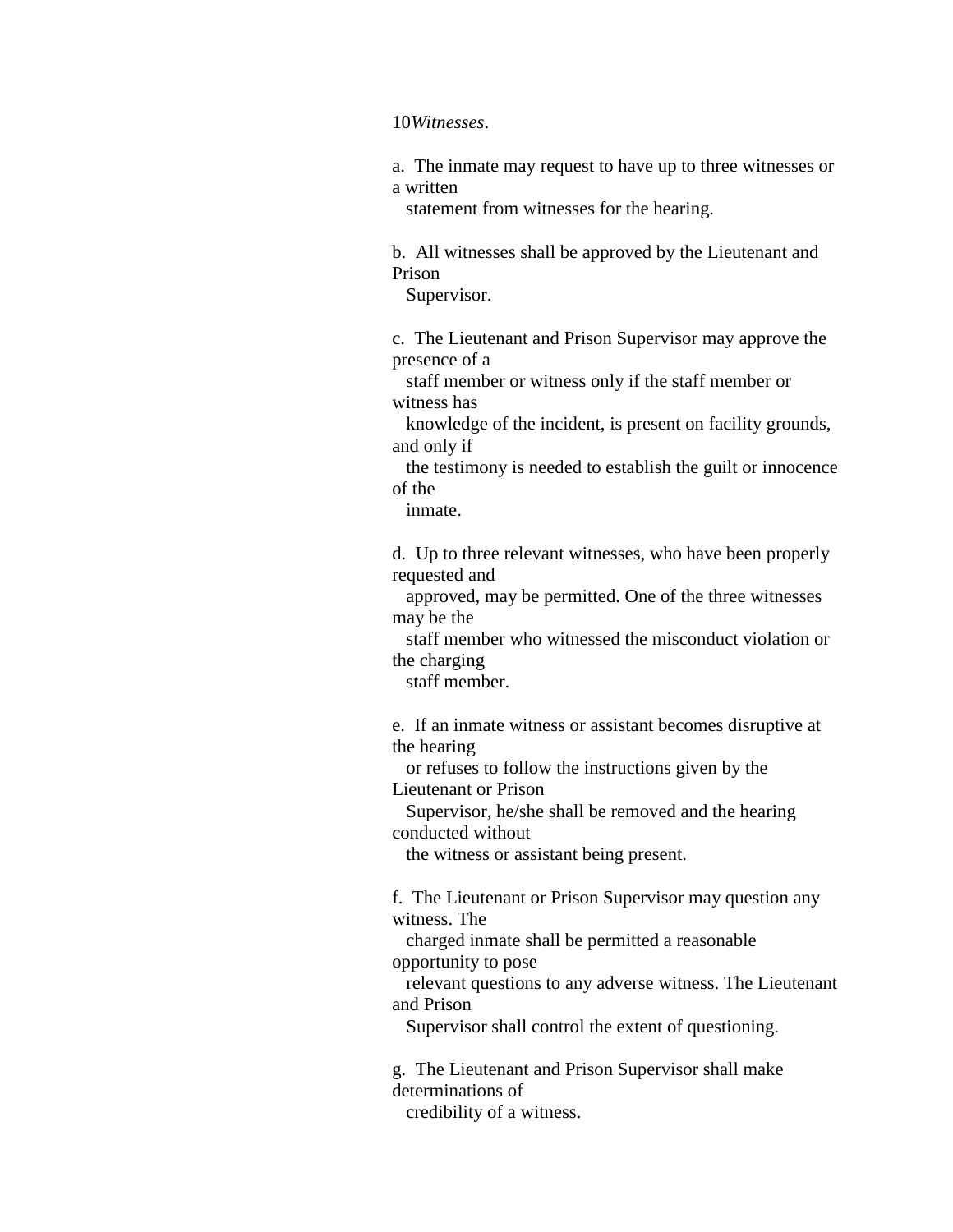h. All testimony shall be under oath.

i. If the inmate elects to plead guilty or waive his/her right to a

hearing, no witnesses shall be required.

11*Designee.* In the event the Lieutenant or Prison Supervisor is involved in the misconduct directly, the Warden will assign another staff member to replace the Lieutenant or Prison Supervisor at the hearing.

12 Any discipline shall be recorded and made part of the inmate's permanent record.

13 At the conclusion of the hearing, the Lieutenant and Prison Supervisor shall impose punishment as follows:

> a. Loss of privileges, being those actions described in Section II.C.4 of this Policy; or

b. Segregation

14 Conditions in Segregation shall be as follows, except if safety or security is a concern:

> a. The cell will be clean, well-lighted, heated, ventilated and

sanitary;

b. The cell shall be furnished with a mattress, bedding and toilet

facilities;

c. Except in special circumstances, as for example a suspected suicide

threat, the inmate shall wear prison issued clothing;

d. Three meals per day shall be provided, identical with the meals

provided to the remainder of the jail population;

e.A bathing and shaving schedule shall be maintained, including the minimum twice weekly opportunities;

f. Toilet tissue and drinking water shall be provided;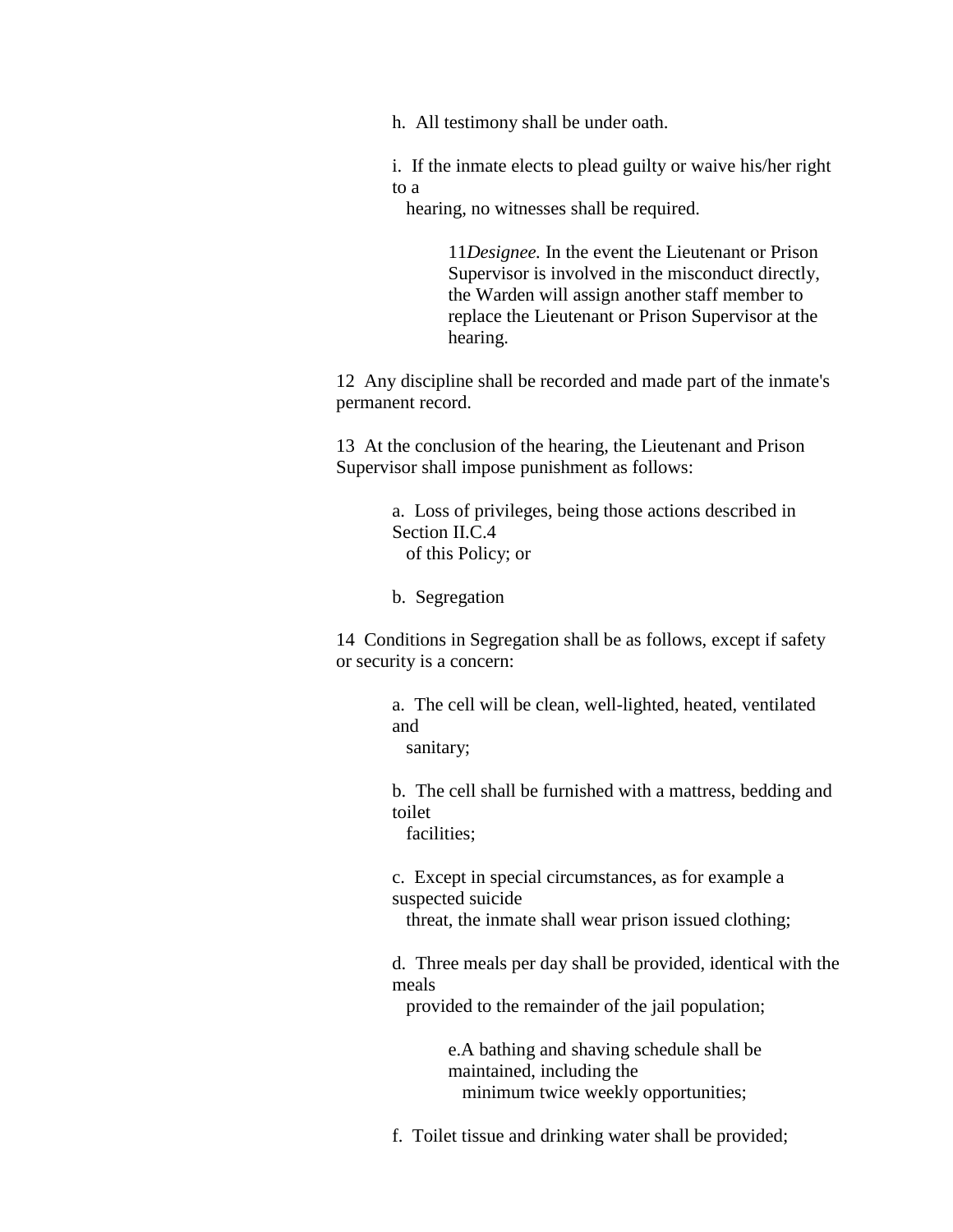g. The inmate shall have an opportunity to exercise; h. The regular review of segregation shall be practiced, provided that the time interval shall not exceed five (5) days; i. The segregation unit shall be adequately supervised; j. Writing privileges shall not be denied to inmates in segregation; k. The chaplain shall be permitted to visit regularly; and l. The medical staff shall visit all inmates in segregation on his/her regularly scheduled visit to the prison. m. When an inmate in disciplinary status and is deprived of any usual authorized items or activity a report of action is made to the prison administrator.

n. Inmates in disciplinary status are given the same meals served to the general population.

15 Corporal punishment, punishment by placing in a dark cell, and all cruel, inhumane or degrading punishments shall be completely prohibited.

APPENDIX C *Class 1 Misconduct Charges.* Assignment of five points and immediate disqualification from formal reentry eligibility--

1. Commission of any act which results in the filing of felony or misdemeanor criminal charges.

2. Failure to return to the Union County Prison following an authorized release for purposes of employment or programming.

3. Inmate determined to be at a location other than that which was authorized as a condition of partial confinement.

4. Engaging in sexual acts with others or sodomy.

5. Assault against correctional staff.

6. Refusing to work or attend mandatory programs or encouraging others to do the same.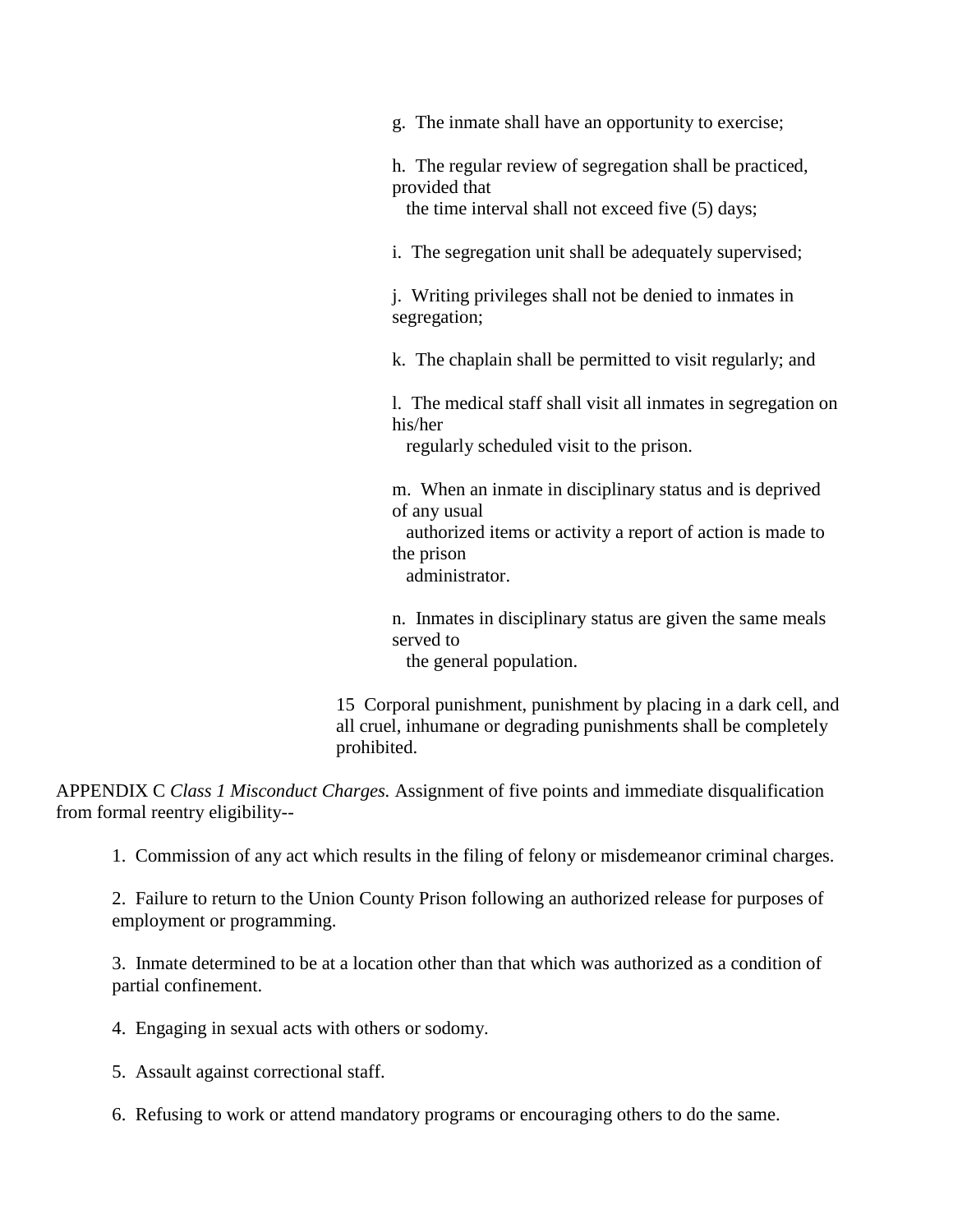7. Possession of contraband including but not limited to tobacco, drug paraphernalia, any illicit or mind altering substance, alcohol, weapons or other items, which in the hands of an inmate, present a threat to the inmate, others, or to the security of the facility.

*Class 2 Misconduct Charges.* Assignment of two points--

- 1. Tattooing or other forms of self-mutilation.
- 2. Possessing tattooing instruments or materials.
- 3. Gambling or conducting a gambling operation or possessing gambling paraphernalia.
- 4. Extortion or blackmail.

5. Possessing or circulating a petition which is a document signed by two or more person's requesting or demanding that something happen or not happen without the authorization of the Warden.

6. Using abusive, obscene, or inappropriate language toward correctional or probation staff.

- 7. Violating the Union County Prison visitation regulations and/or policies.
- 8. Unauthorized use of mail or telephone including use of cell phone.
- 9. Refusing to obey an order from correctional or probation staff.
- 10. Theft of property from another inmate.

*Class 3 Misconduct Charges.* Assignment of one point--

- 1. Loaning or borrowing property from other inmates.
- 2. Lying to correctional or probation staff.
- 3. Failing to report the presence of contraband.
- 4. Body punching or horseplay.
- 5. Taking food from the food cart without authorization.

6. Possessing any item not authorized for retention or receipt by an inmate, not specifically enumerated as a Class 1 or 2 Misconduct Charge.

7. Any violation of a rule or regulation in the Union County Department of Corrections Inmate Handbook not specified as a Class 1 or 2 Misconduct Charge.